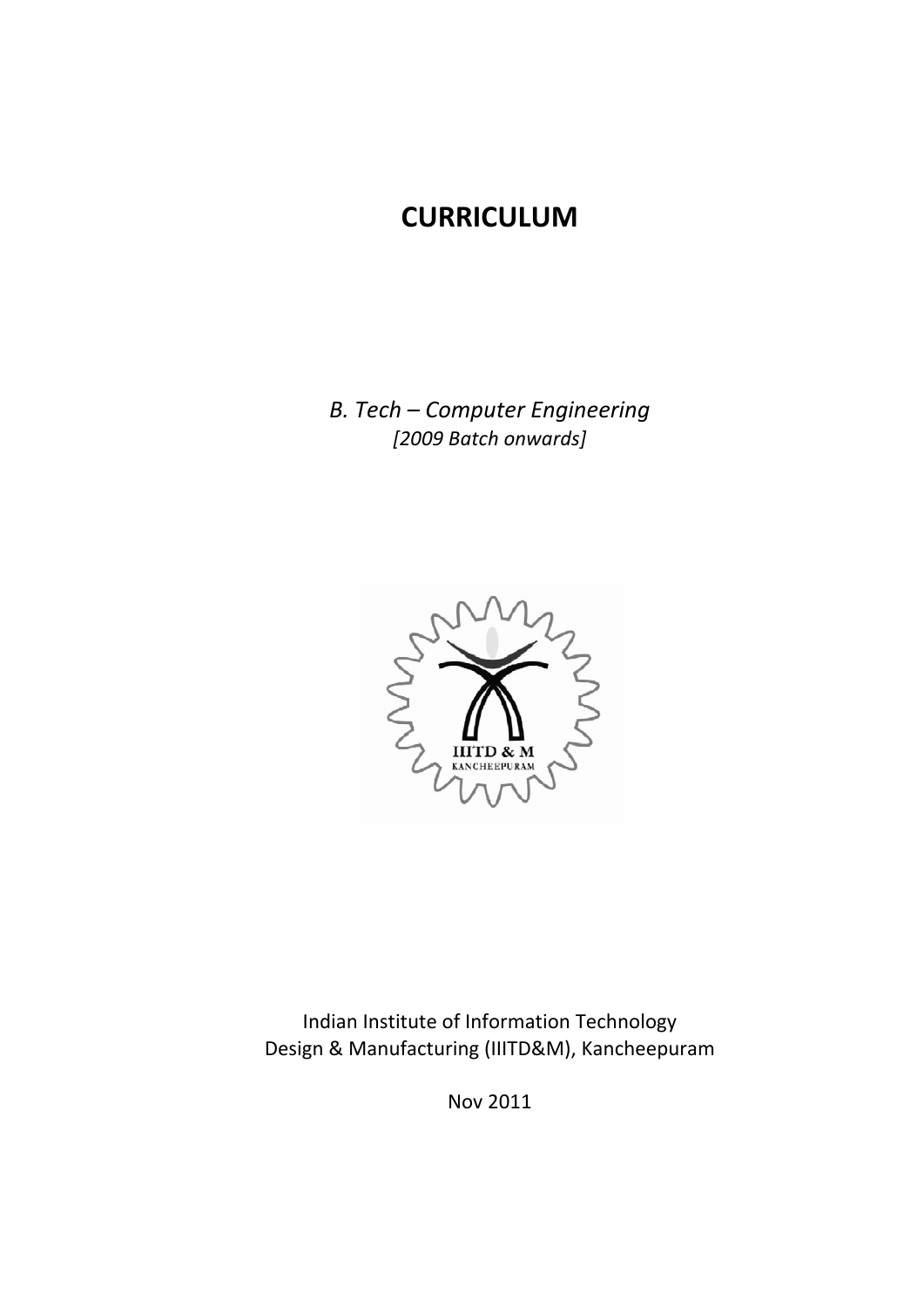# **B. TECH – COMPUTER ENGINEERING**

| Semester 1       |                                            |    |          |   |    |            |
|------------------|--------------------------------------------|----|----------|---|----|------------|
| <b>Course No</b> | <b>Course Name</b>                         | L  |          | P |    | Cat        |
| <b>ELE 101</b>   | Basic Electrical & Electronics Engineering | 3  | 0        | 0 | 3  | <b>BEC</b> |
| <b>MAT 101</b>   | Calculus                                   | 3  | 0        | 0 | 3  | <b>SMA</b> |
| COM 102          | <b>Computational Engineering</b>           | 3  | 0        | 0 | 3  | <b>BEC</b> |
| COM 103          | Discrete Structures for Computer Science   | 3  | 1        | 0 | 4  | <b>PMC</b> |
| <b>PHY 105</b>   | <b>Mechanics and Wave</b>                  | 3  | 0        | 0 | 3  | <b>SPH</b> |
| <b>COM 102P</b>  | <b>Computational Engineering Practice</b>  | 0  | 0        | 3 | 2  | <b>BEC</b> |
| <b>INT 103</b>   | <b>Electronics Engineering Practice</b>    | 0  | $\Omega$ | 3 | 2  | <b>BEC</b> |
| <b>PHY 105P</b>  | <b>Mechanics and Wave Practice</b>         | 0  | 0        | 3 | 2  | <b>SPH</b> |
|                  | Total                                      | 15 |          | 9 | 22 |            |

#### *Semester 2*

| <b>Course No</b> | <b>Course Name</b>                          |       |          | P        |    | Cat        |            |
|------------------|---------------------------------------------|-------|----------|----------|----|------------|------------|
| <b>ELE 102</b>   | Digital Logic Design                        | 3     | 0        | 0        | 3  | <b>PMC</b> |            |
| <b>MAT 103</b>   | ODE & PDE's                                 | 3     | 0        | 0        | 3  | <b>SMA</b> |            |
| <b>COM 104</b>   | <b>Object Oriented Programming</b>          | 3     | $\Omega$ | 0        | 3  | <b>PMC</b> |            |
| <b>INT 104</b>   | <b>English for Communication</b>            | 2     | $\Omega$ | $\Omega$ | 2  | <b>HSS</b> |            |
| <b>PHY 106</b>   | Electromag. and Quantum Mech.               | 3     | $\Omega$ | 0        | 3  | <b>SPH</b> |            |
| <b>ELE 102P</b>  | Digital Logic Design Practice               | 0     | $\Omega$ | 3        | 2  | <b>PMC</b> |            |
| <b>COM 104P</b>  | <b>Object Oriented Programming Practice</b> | 0     | $\Omega$ | 3        | 2  | <b>PMC</b> |            |
| <b>MEC 105</b>   | <b>Engineering Drawing</b>                  | 1     | 0        | 3        | 3  | <b>BEC</b> |            |
| <b>PHY 106P</b>  | Electromag. and Quantum Mech. Practic       |       | 0        | 0        | 3  | 2          | <b>SPH</b> |
|                  |                                             | Total | 15       | 0        | 12 | 23         |            |

#### *Semester 3*

| <b>Course No</b> | <b>Course Name</b>                             |    |   | P  |    | Cat        |
|------------------|------------------------------------------------|----|---|----|----|------------|
| <b>COM 201</b>   | Concepts in Computer Engineering               | 2  | 0 | 0  |    | <b>PMC</b> |
| <b>INT 201</b>   | Concepts in Engineering Design                 | 3  | 0 | 0  | 3  | <b>BEC</b> |
| <b>MAT 201</b>   | Linear Algebra & Optimization                  | 3  | 0 | 0  | 3  | <b>SMA</b> |
| COM 202          | Data Structures & Algorithms                   | 3  | 1 | 0  | 4  | <b>PMC</b> |
| <b>COM 203</b>   | Introduction to Computer Organization          | 3  | 0 | 0  | 3  | <b>PMC</b> |
| <b>COM 202P</b>  | Data Structures & Algorithms Practice          | 0  | 0 | 6  | 4  | <b>PMC</b> |
| <b>COM 203P</b>  | Introduction to Computer Organization Practice | 0  | 0 | 6  | 4  | <b>PMC</b> |
|                  | Total                                          | 14 |   | 12 | 23 |            |

#### *Semester 4*

| <b>Course No</b> | <b>Course Name</b>                   |    |   | P        |    | Cat        |
|------------------|--------------------------------------|----|---|----------|----|------------|
| <b>ELE 209</b>   | Signals and Linear Systems           | 3  | 0 | 0        | 3  | <b>PMC</b> |
| <b>MAT 203</b>   | <b>Probability and Statistics</b>    | 3  | 0 | 0        | 3  | <b>SMA</b> |
| <b>COM 204</b>   | <b>Compiler Design</b>               | 3  | 0 | 0        | 3  | <b>PMC</b> |
| <b>ELE 215</b>   | <b>Electronics Circuits</b>          | 3  | 0 | $\Omega$ | 3  | <b>PMC</b> |
| <b>ELE 209P</b>  | Signals and Linear Systems Practice  | 0  | 0 | 3        |    | <b>PMC</b> |
| <b>COM 204P</b>  | <b>Compiler Design Practice</b>      | 0  | 0 | 3        |    | <b>PMC</b> |
| <b>ELE 215P</b>  | <b>Electronics Circuits Practice</b> | 0  | 0 | 3        |    | <b>PMC</b> |
|                  | Total                                | 12 | 0 | 9        | 18 |            |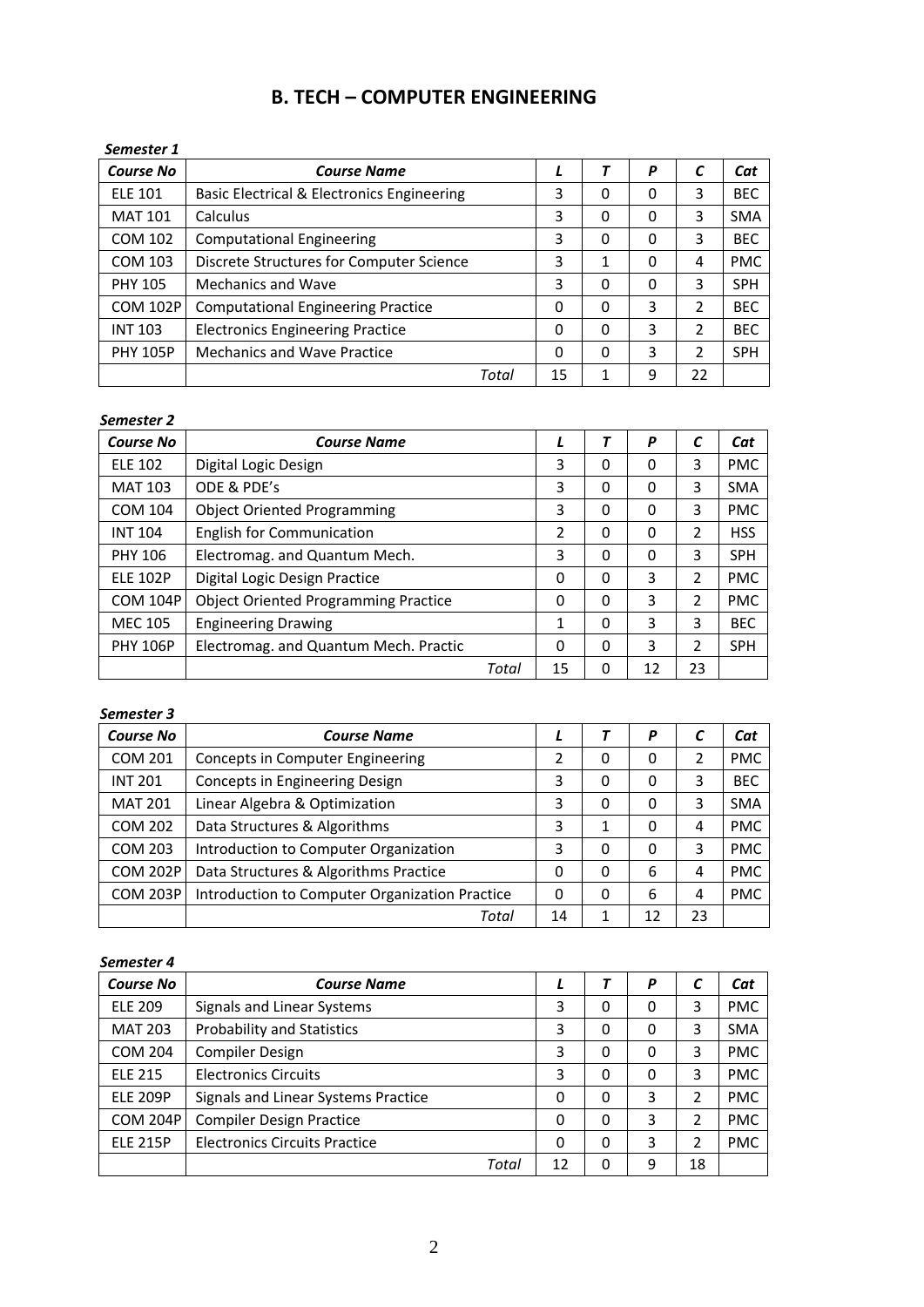#### *Semester 5*

| <b>Course No</b> | <b>Course Name</b>                                |    | T        | P  |    | Cat        |
|------------------|---------------------------------------------------|----|----------|----|----|------------|
| <b>COM 301</b>   | <b>Operating Systems</b>                          | 3  | 0        | 0  | 3  | <b>PMC</b> |
| <b>COM 302</b>   | <b>Computer Networks</b>                          | 3  | 0        | 0  | 3  | <b>PMC</b> |
| <b>INT 302</b>   | <b>Ecology and Environment</b>                    | 2  | 0        | 0  | 2  | <b>HSS</b> |
| <b>ELE 309</b>   | Analog and Digt. Comun. & Signal Proces.          | 3  | 0        | 0  | 3  | <b>PMC</b> |
| <b>COM 301P</b>  | <b>Operating Systems Practice</b>                 | 0  | 0        | 3  | 2  | <b>PMC</b> |
| <b>COM 302P</b>  | <b>Computer Networks Practice</b>                 | 0  | 0        | 3  | 2  | <b>PMC</b> |
| COM 303          | Scripting Languages - Perl & Python               | 1  | 0        | 3  | 3  | <b>PMC</b> |
| <b>ELE 309P</b>  | Analog and Digt. Comun. & Signal Proces. Practice | 0  | $\Omega$ | 3  | 2  | <b>PMC</b> |
|                  | Total                                             | 12 | 0        | 12 | 20 |            |

#### *Semester 6*

| <b>Course No</b> | <b>Course Name</b>                    |              |   | P  | C  | Cat        |
|------------------|---------------------------------------|--------------|---|----|----|------------|
| <b>COM 304</b>   | <b>Computer Architecture</b>          | 3            | 0 | 0  | 3  | <b>PMC</b> |
| COM 305          | Software Engineering                  | 4            | 0 | 0  | 4  | <b>PMC</b> |
| <b>ELE 311</b>   | <b>VLSI Design</b>                    | 3            | 0 | 0  | 3  | <b>PMC</b> |
| <b>INT 303</b>   | <b>Product Design Practice</b>        | 0            | 0 | 3  | 2  | <b>PMC</b> |
| <b>COM 304P</b>  | <b>Computer Architecture Practice</b> | 0            | 0 | 6  | 4  | <b>PMC</b> |
| <b>COM 305P</b>  | Software Engineering Practice         | 0            | 0 | 3  | 2  | <b>PMC</b> |
| <b>ELE 311P</b>  | <b>VLSI Design Practice</b>           | $\mathbf{0}$ | 0 | 3  | 2  | <b>PMC</b> |
|                  | Elective 1                            | 3            | 0 | 0  | 3  | <b>ELE</b> |
|                  | Total                                 | 13           | 0 | 15 | 23 |            |

#### *Semester 7*

| <b>Course No</b> | <b>Course Name</b>               |          | T | P | C  | Cat        |
|------------------|----------------------------------|----------|---|---|----|------------|
| <b>COM 401</b>   | Simulation & Modeling            | 3        | 0 | 0 | 3  | <b>PMC</b> |
| <b>ELE 401</b>   | <b>Embedded Systems</b>          | 3        | 0 | 0 | 3  | <b>PMC</b> |
| <b>MAN 401</b>   | <b>Professional Ethics</b>       | 2        | 0 | 0 | 2  | <b>HSS</b> |
| <b>COM 401P</b>  | Simulation & Modeling Practice   | 0        | 0 | 3 | 2  | <b>PMC</b> |
| <b>ELE 401P</b>  | <b>Embedded Systems Practice</b> | $\Omega$ | 0 | 3 | 2  | <b>PMC</b> |
| <b>INT 401</b>   | Mini Project                     | $\Omega$ | 0 | 3 | 2  | <b>PMP</b> |
|                  | Elective 2                       | 3        | 0 | 0 | 3  | <b>ELE</b> |
|                  | Elective 3                       | 3        | 0 | 0 | 3  | <b>ELE</b> |
|                  | Total                            | 14       | 0 | 9 | 20 |            |
|                  |                                  |          |   |   |    |            |

#### *Semester 8*

| <b>Course No</b> | <b>Course Name</b>                  |   |   | P  |    | Cat        |
|------------------|-------------------------------------|---|---|----|----|------------|
| <b>COM 402</b>   | Human Computer Interaction          | 3 | 0 | 0  |    | <b>PMC</b> |
| <b>MAN 404</b>   | <b>Finance Management</b>           | 3 | 0 | 0  |    | <b>HSS</b> |
| <b>COM 402P</b>  | Human Computer Interaction Practice | 0 | 0 | 3  |    | <b>PMC</b> |
| <b>INT 402</b>   | Project                             | 0 | 0 | 21 | 14 | <b>PMP</b> |
|                  | Elective 4                          | 3 | 0 | 0  |    | <b>FLF</b> |
|                  | Total                               | 9 | 0 | 24 | 25 |            |

*Compulsory Activities: Summer Internship (2nd or 3rd year vacation), Industrial Lecture, NSS/NCC/Yoga*

|  |  | SMA SPH BEC PMC PMP ELE HSS <b>Total</b> |  |  |
|--|--|------------------------------------------|--|--|
|  |  | 12 10 16 97 19 12 9 174                  |  |  |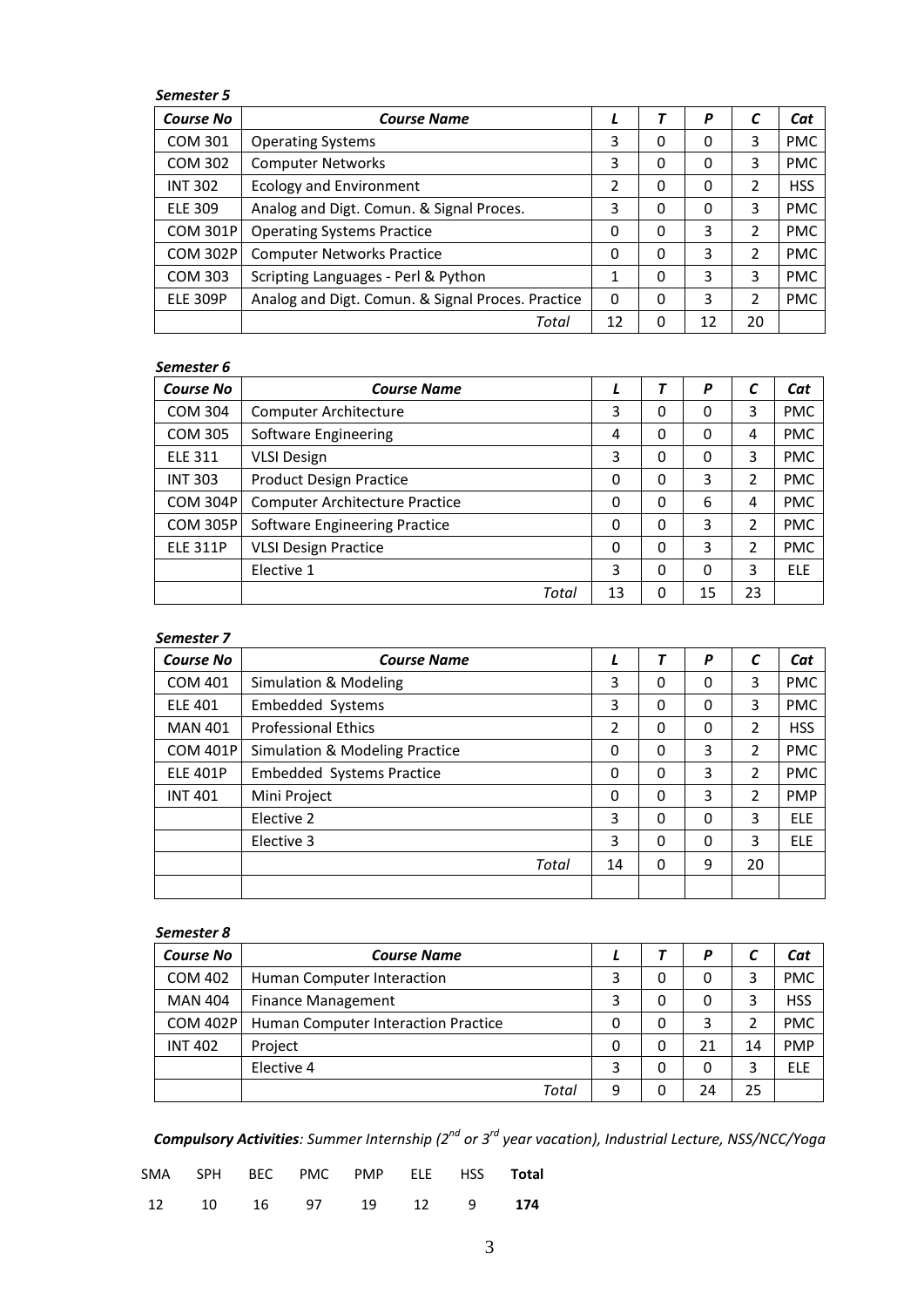# **COURSE CONTENTS B TECH COMPUTER ENGINEERING**

*(Numbers in the parenthesis indicate L T P C)*

#### **ELE 101 BASIC ELECTRICAL AND ELECTRONICS ENGINEERING (3 0 0 3)**

DC circuits, Independent and dependent sources, Mesh and nodal analysis Step response and transients, RC, RL and RLC circuits Sinusoidal AC sources steady state analysis, Phasor diagram Power in single and 3–phase AC circuits, star–delta transformation Magnetic circuit – Magnetic fields, currents, magnetic flux density, inductance, Faraday's Laws– Examples Semiconductors, P–N Diodes, rectifiers and filters, clipping and clamping circuits Bipolar and field effect transistors and power devices

#### **Text Books:**

- 1. Hughes Edward, Electrical & Electronic Technology, Pearson Education, 2007.
- 2. Hayt. W. W, Kemmerly. J.E, and Durbin. S.M, Engineering Circuits Analysis, Tata McGraw Hill, 2008.

#### **References:**

- 1. Hambley. A, Electrical Engineering Principles and Applications: International Version, Pearson Education, 4 Edn, 2007.
- 2. Alexander.C. K. & Mathew. N. O. Sadiku, Fundamentals of Electrical circuits, Tata McGraw Hill, 2008.

#### **MAT 101 CALCULUS (3 0 0 3)**

Sequences and series

Definite integral as the limit of sum – Mean value theorem – Fundamental theorem of integral calculus and its applications

Functions of several variables – Geometric representation partial and total increments Partial derivatives – Derivatives of composite functions

Directional derivatives – Gradient, divergence and curl – Taylor formula – Lagrange multipliers – Optimization problems

Multiple integrals – Evaluation of line and surface integrals

Greens, Gauss, and Stokes theorems

#### **Text Books:**

1. Piskunov. N, Differential and Integral Calculus, Vol. I & II, Mir. Publishers, 1981.

2. Kreyszig. E, Advanced Engineering Mathematics, Wiley Eastern 2007.

#### **Reference:**

1. Thomas. G.B, and Finney R.L, Calculus, Person Education, 2007.

#### **COM 102 COMPUTATIONAL ENGINEERING (3 0 0 3)**

Introduction to computer science – Computer organization basics – Problem solving strategies – Higher level languages – Program design and development – Phases of program development

Basic programming constructs in C – Data types in C – Input output statements – Operators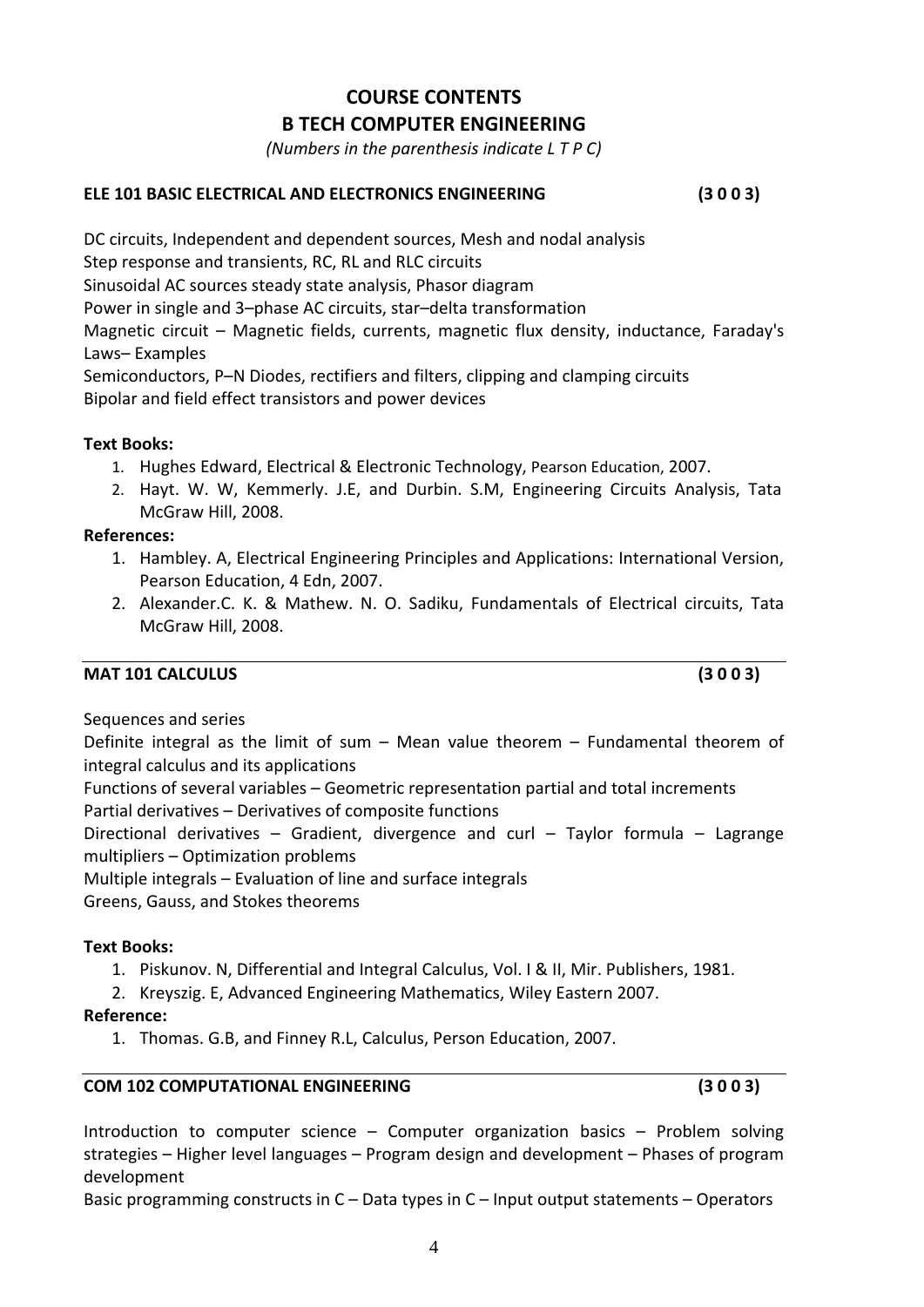control structures in C – Types – Sequential, selection and repetition – Variants of selection and repetition – Single/Double and multiple selection structures – Types of repetition structures – for, do–while and while – break and continue

Functions in C – Function declaration, definition – Built and user defined functions – Storage classes and scope – Recursive functions – Arrays in C – Passing arrays to functions

multidimensional arrays – String manipulations – Library support – Introduction to pointers in  $C -$  Operators – Passing arguments by reference – Pointer expressions and arithmetic – Pointers & arrays relationship –Function pointers

Formatted input output – Aggregated data types – Structures and unions– Definition and member access – File processing in C – Sequential and random access file creation and read – Dynamic memory allocation – Variable length argument lists – Command line arguments – Separating interfaces from implementation

Non linear equations – Regular falsi – Bisection, Newton raphson methods

#### **Text Book:**

1. Deitel P.J, and Deitel H.M, C: How to Program, Prentice Hall, 2007.

#### **References:**

- 1. Kernighan, Ritchie D, The C Programming Language, Prentice Hall, 2 Edn, 1988.
- 2. Chapra S.C and Canale R.P, Numerical Methods for Engineers, McGraw Hill, 2006.

#### **COE 103 DISCRETE STRUCTURES FOR COMPUTER SCIENCE (3 1 0 4)**

Mathematical Reasoning – Propositions – Predicates – Logical operators – Logical inferences – Methods of proof

Primitives and paradoxes of set theory – Relations between sets – Operation on sets – Induction – Inductive definition of sets – Recursive procedures – Inductive proofs

Binary relation and digraphs – Special properties of relations – Composition of relations – Closure operations on relations

Basic properties of functions – Inductively defined functions – Special classes of functions – Inverse functions – One sided functions

Basic counting techniques – Decision trees – Asymptotic behavior of functions – Recurrence systems – Analysis of algorithms

Finite and Infinite sets – Countable and uncountable sets – Cardinal numbers Graph Theory – Graphs – Sub graphs – Isomorphic and Homeomorphic graphs – Paths – Connectivity – Bridges of Konisberg – Labeled and Weighted Graphs – Complete, Regular and Bipartite Graphs – Planar Graphs – Coloring – Representation of graph in computer memory

# **Text Books:**

1. Kenneth H Rosen, Discrete Mathematics and its Applications, McGraw Hill, 6 Edn, 2007.

- 1. Stanat D.F & McAllister D.F, Discrete Mathematics in Computer Science, Prentice Hall, 1977.
- 2. Graham R.L , Knuth D.E and Patashnik O, Concrete Mathematics, Addison Wesley, 2 Edn, 1994.
- 3. Busby, Kolman and Ross, Discrete Mathematical Structures, PHI, 6 Edn, 2008.
- 4. Seymour Lipschutz, Marc Lipson, Schaum's Outline of Discrete Mathematics, 3 Edn, 2007.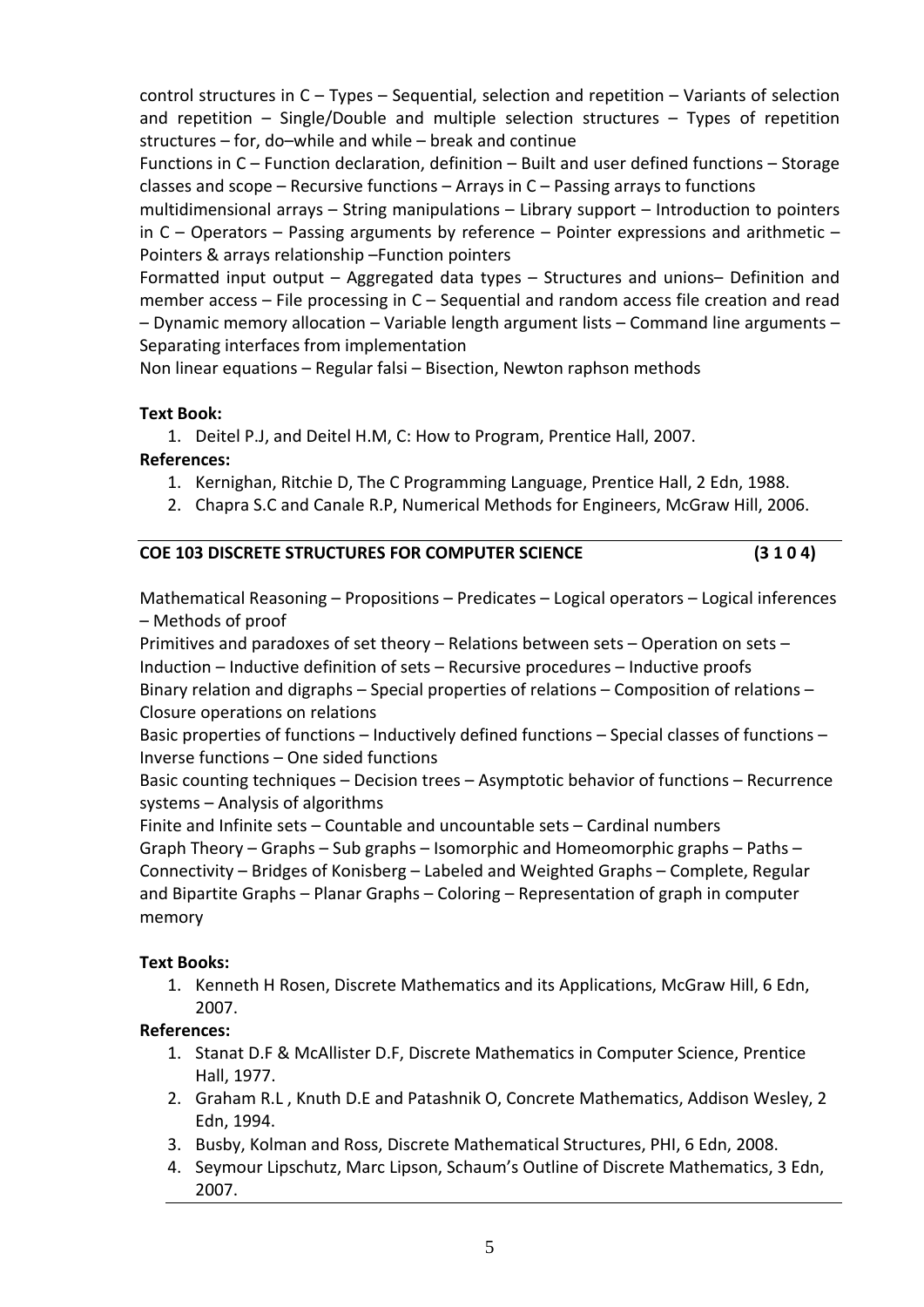#### **PHY 105 MECHANICS AND WAVES (3 0 0 3)**

Vectors ‐ an introduction, use of vectors in practical mechanics, Unit vectors in spherical and cylindrical polar co-ordinates, Concept of vector fields, Gradient of a scalar field, Equipotentials, flux, divergence of a vector, Gauss's theorem

Physical applications of Gauss's law—in gravitation, electrostatics and magnetostatics, Continuity equations and conservation principles for matter, energy and electrical charge, Curl –rotational and irrotational vector fields, Stoke's theorem— physical applications

Oscillatory motion—simple harmonic motion, damped oscillation and forced oscillation, Degrees of freedom, Constraints, Generalized co-ordinate, D'Alambert principle, Lagrangian Lagranges' equation of motion—examples, Hamiltonian—Hamilton's equation of motion examples

Motion in a central force -- reduction of two-body system to one body system, and conservation of angular momentum, Application to planetary motions (Kepler's law)

Classification of waves -- optical and acoustic wave, Superposition -- phase velocity, group velocity, group index, dispersion, Interference phenomena and Diffraction

Polarization, Acoustooptic effects and devices ‐‐ Raman‐Nath diffraction, Bragg diffraction, Acoustooptic modulator

#### **Text Books:**

- 1. Kittle. C, Mechanics Berkley Physics Course, Vol. 1, Tata McGraw Hill, 2008.
- 2. Hecht. E, Optics, Cambridge University Press, 2002.

#### **References:**

- 1. Crawford. F, Waves Berkley Physics Course, Vol. 03, Tata McGraw Hill, 2008.
- 2. Ghatak. A and Thyagarajan. K, Optical Electronics, Cambridge University Press, 2002.
- 3. Davis. D, Classical Mechanics, Academic Press**,** 1986**.**

#### **COM 102P COMPUTATIONAL ENGINEERING PRACTICE (0 0 3 2)**

Learning operating system commands - editors – compilation - Assignments on using the operating system and open office suite ‐ Programs involving output statements, input statements and expression evaluation - Assignments covering If-then-else statement iterative statements - Programs using arrays and functions based approach - Recursion sorting (bubble Sort) on a set of integers and a set of strings and linear search over a set of integers and a set of strings ‐ structures and files in C ‐ Implementation of a grading system computation of  $e^x$ , sin(x) and cos(x) - Bisection and Newton Raphson methods in C.

Construction, working and application of workshop tools, Electrical and Electronics Symbols ‐ Wires and Cables, their gauge and their rating ‐ Domestic / Industrial Electrical Accessories ‐ Faults and Remedies in Domestic installation ‐ Electric Shocks and artificial respiration ‐ Indian Electricity rules ‐ Familiarization of electronic components color code, meters, power supplies, function generators and CRO ‐ Bread board assembling of simple circuits ‐ Study of solders, tools, heat sink - Soldering of components and circuits - Estimation and costing of soldering PCB ‐ Domestic wiring practice ‐ Estimation and costing of domestic and industrial

# **INT 103 ELECTRONICS ENGINEERING PRACTICE (0 0 3 2)**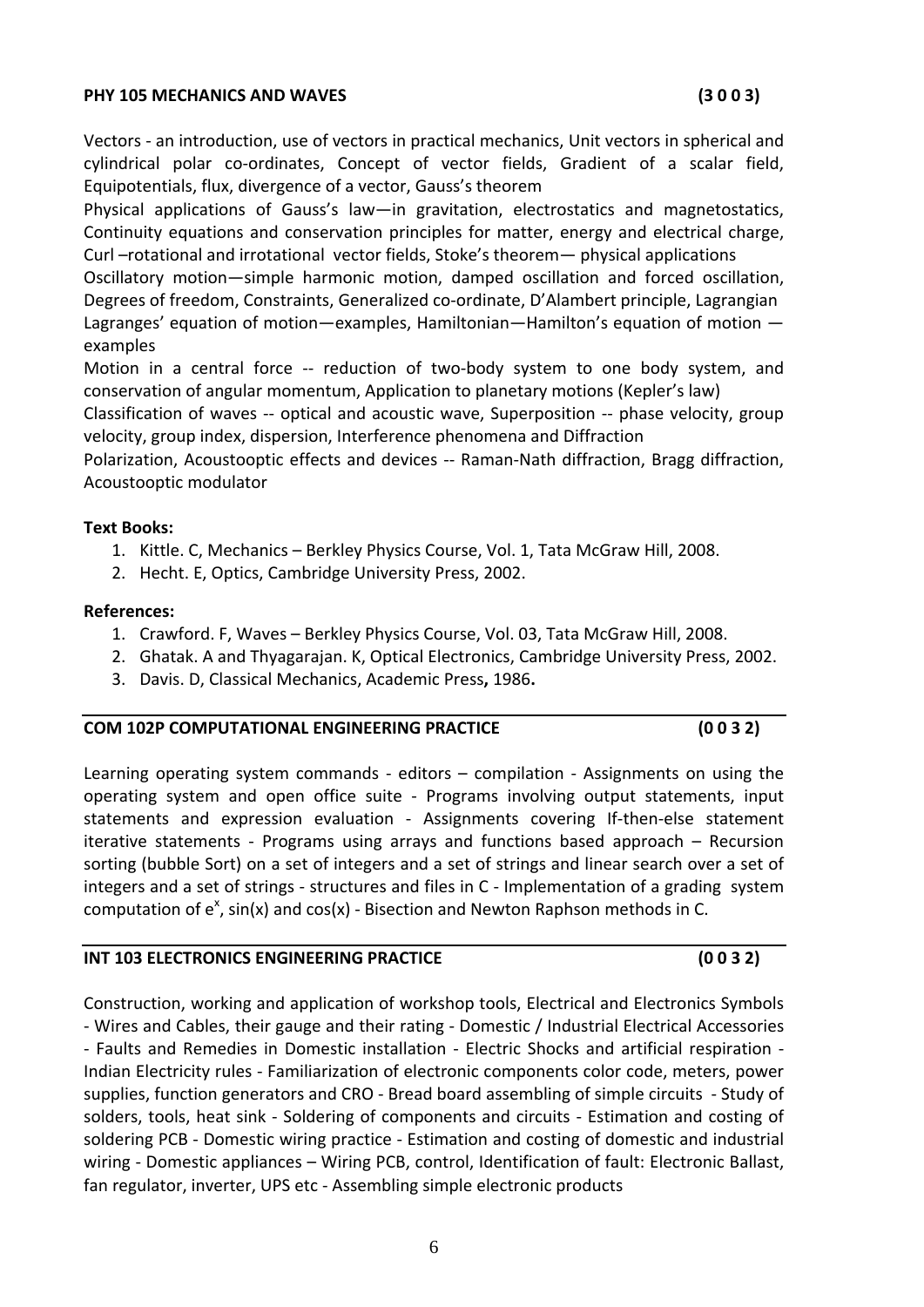#### **References:**

- 1. Uppal S. L., Electrical Wiring & Estimating, 5 Edn, Khanna Publishers, 2003.
- 2. Clyde F. Coombs, Printed circuits handbook, 6 Edn, McGraw Hill,2007.
- 3. John H. Watt, Terrell Croft: American Electricians' Handbook: A Reference Book for the Practical Electrical Man, Tata McGraw Hill, 2002.

#### **PHY 105P MECHANICS AND WAVES PRACTICE (0 0 3 2)**

Practice session include determination of refractive index of the material of the prism, wavelength of a monochromatic light by forming Newton's ring, wavelength of the laser beam using stainless steel scale as diffraction grating, wavelength of the monochromatic light beam by Fresnel's bi‐prism method, wavelength of the spectral lines of Mercury spectrum using transmission grating, width of the slit using Fraunhoffer diffraction pattern with the help of laser, numerical aperture and modal field diameter of a single mode fiber, diameter of a thin wire, couple per unit twist of suspension wire using torsional pendulum and value of g using angular pendulum.

# **ELE 102 DIGITAL LOGIC DESIGN (3 0 0 3)**

Representation of Data: Number systems and codes, Representation of unsigned and signed integers, Floating–point representation of real numbers, Representation of characters Switching Theory: Boolean algebra, Switching functions, Truth Tables and Algebraic forms, Simplification of Boolean Expressions: Algebraic methods, Canonical forms, Minimization of functions using Karnaugh maps and Quine – Mc Clusky method

Logic gates, Realization of functions using logic gates, Combinational Logic Circuits, Arithmetic circuits – Integer adder/subtractor, Integer multiplier; Modular combinational logic elements – Decoders, Encoders, Priority encoders, Multiplexers and Demultiplexers Sequential Circuits: Latches, Flip–flops, Characteristic table, Characteristic equation and Excitation table, Shift registers, Counters, Random access memories

Analysis and Design of Synchronous Sequential Circuits: Moore machine and Mealy machine; State table and State transition diagram; Top down approach to digital system design, simple design examples

Design of Arithmetic Circuits using Sequential Logic: Integer division circuits, Floating–point adder/subtractor, multiplier; Design of control circuit; Data and Control Flow in a Computer System, Introduction to Microprocessors

ADC, DAC, Monostable and astable multivibrators, Applications of Digital ICs: 555 timers, V to f converters; Introduction to all logic families, Noise in Digital Systems.

#### **Text Books:**

1. Mano M., "Digital Design", Prentice Hall, 1979.

- 1. Givone D.D., "Digital Principles and Design", Tata McGraw Hill, 2005.
- 2. Wakerly J.F., "Digital Design Principles and Practices", Practice Hall, 2007.
- 3. Tocci R.J., "Digital Systems Principles and Applications", Prentice Hall, India, 2008.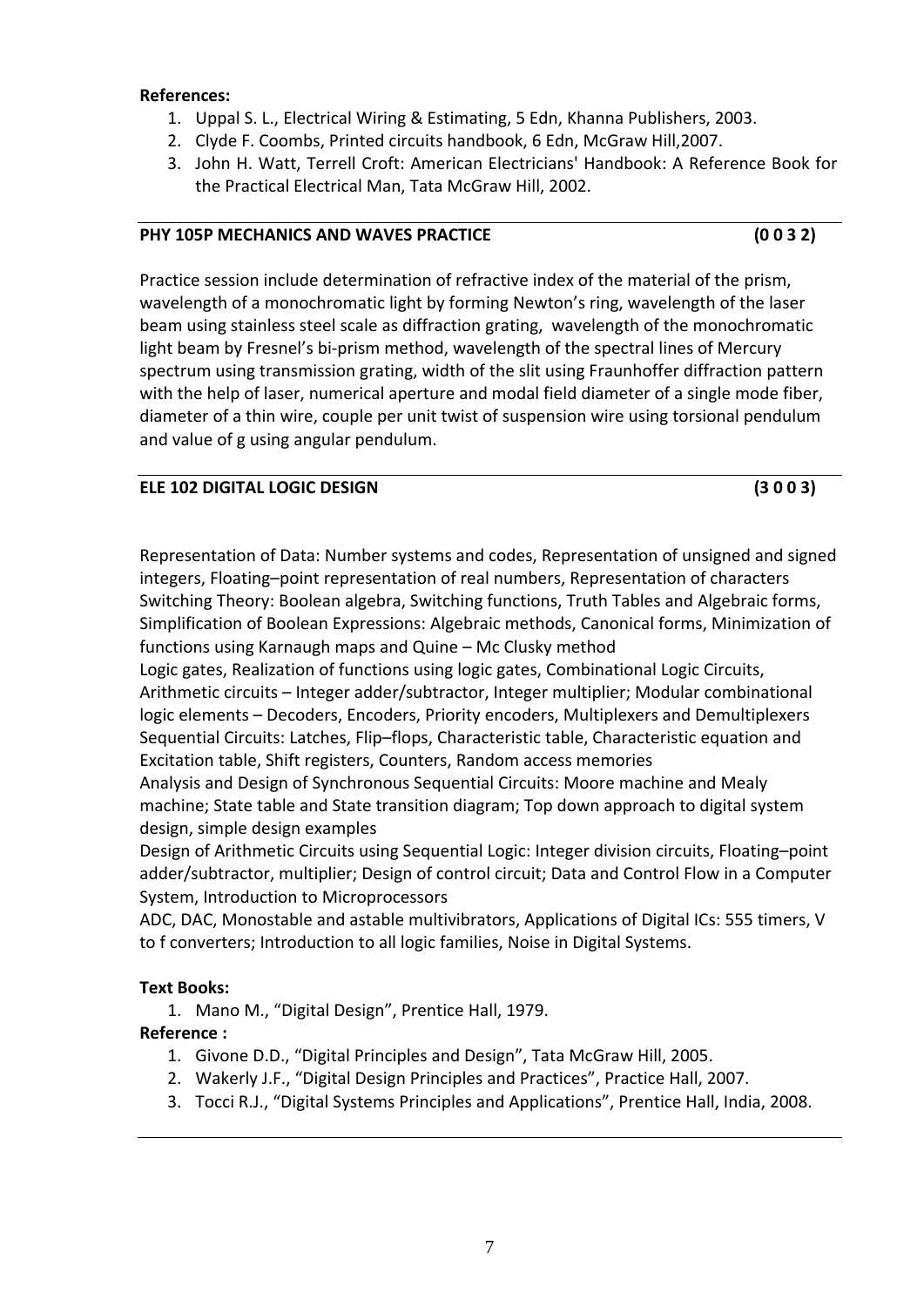#### **MAT 103 ODEs & PDEs (3 0 0 3)**

Linear ordinary differential equations with constant, coefficients, method of variation of parameters – Linear systems of ordinary differential equations

Infinite series, tests for convergence, alternating series, functional series, uniform convergence

Power series solution of ordinary differential equations and Singular points

Bessel and Legendre differential equations; properties of Bessel functions and Legendre polynomials

Fourier series

Laplace transforms elementary properties of Laplace transforms, inversion by partial fractions, convolution theorem and its applications to ordinary differential equations Introduction to partial differential equations, wave equation, heat equation, diffusion

equation, Green functions and its applications

#### **Text Books:**

- 1. Simmons. G.F, Differential Equations, Tata McGraw Hill, 2003.
- 2. Kreyszig. E, Advanced Engineering Mathematics, Wiley, 2007.

**References:**

- 1. William. E. Boyce and R. C. Diprima, Elementary Differential Equations and Boundary Value Problems, John Wiley, 8 Edn, 2004.
- 2. Sneddon. I, Elements of Partial Differential Equations, Tata McGraw Hill, 1972.
- 3. Ross. L.S, Differential Equations, Wiley, 2007.

#### **COM 104 OBJECT ORIENTED PROGRAMMING (3 0 0 3)**

Object oriented programming – Features – Introduction to classes and objects – Encapsulation scope resolution – Constructors – Destructors

Composition – Friend functions/classes – this pointer – Dynamic memory management – Operator overloading

Reusability – Inheritance – Base & derived classes – Protected members – Constructors – Destructors in derived classes – public/private/protected inheritance – Polymorphism – Virtual functions

Templates – Function templates – Overloading – Class templates – Streams – Stream input output

Stream format states – Manipulators – Exception handling – Re–throwing exceptions – specifications–Stack unwinding – Constructors/destructors and exception handling – Inheritance

Basic data structures – Lists – Stacks – Queues (array based implementation) – Sorting – Insertion/selection sort – Searching – Binary Search

# **Text Books:**

1. Deitel P.J, Deitel H.M, C++ How To Program, 6 Edn, Prentice Hall, 2004.

- 1. Herbet Schildt, Teach Yourself C++, 3 Edn, Tata McGraw Hill, 2001.
- 2. Grady Booch, Object Oriented Analysis & Design with Applications, 2 Edn, Addison Wesley, 1993.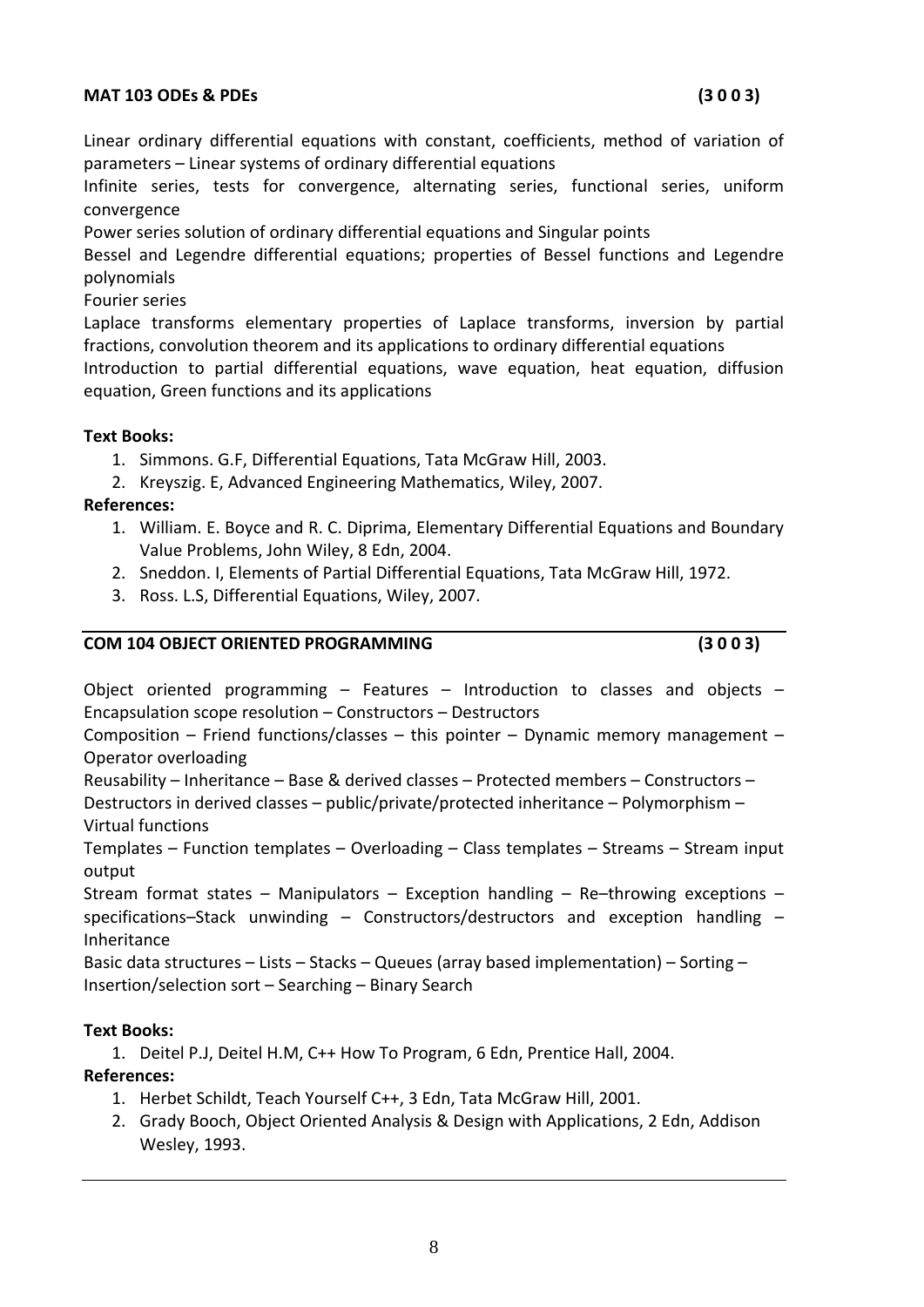Structure of english – Remedial grammar Reading – Comprehension and analysis Writing – Memos, letters, reports, reviews Study Skills – Dictionary, thesaurus & reference Note Taking – Listening comprehension Presentation Skills – Oral presentation, presentation aid Presentation of Ideas – Organization, articulation and correctness – writing – Speaking Skills

# **References:**

- 1. Sharon. J. Gerson and Steven M. Gerson, Technical Writing Process and Product, Pearson Education Pvt. Ltd., 2004.
- 2. Wood, A Remedial Grammar of English, Macmillan India, 1969.
- 3. Thomson and Martinet , Practical English Grammar, Oxford University Press, 1986.
- 4. Allen and Stannard. W, Living English Structure, Orient Longman, 1997.
- 5. Leech, Geoffrey & Jan Svartvik, A Communicative Grammar of English,Longman, 2003.

# **PHY 106 ELECTROMAGNETICS AND QUANTUM MECHANNICS (3 0 0 3)**

Electrostatic potential and field due to discrete and continuous charge distributions, Dipole and quadrupole moments, Energy stored in a charge distribution, Energy density in an electric field

Dielectric polarization, Conductors and capacitors, Electric displacement vector, dielectric susceptibility, Biot‐Savart's law and Ampere's law in magnetostatics

Magnetic induction due to configurations of current‐carrying conductors, Magnetization and surface currents, Energy density in a magnetic field

Magnetic permeability and susceptibility, Time‐varying fields, Faradays' law of electromagnetic induction, Self and mutual inductance

Displacement current, Maxwell's equations in free space and in linear media

Scalar and vector potentials, gauges, Plane electromagnetic waves—reflection and refraction, Electromagnetic energy density, Poynting vector

Particles and waves, Dual nature of electromagnetic radiation, Compton scattering, De‐ Broglie waves, Davisson–Germer experiment, interpretation of wave function, operator, eigenvalue/ eigenfunction, expectation value of observable.

Uncertainty principle, Time dependent and time independent Schrödinger's equation, Bound state problem, formation of energy band in solid. Barrier penetration, Scanning Tunneling Microscope

# **Text Books:**

- 1. Grifiths. D. J, Introduction to Electrodynamics, Prentice Hall, 2007.
- 2. Gasiorowicz. S, Quantum Mechanics, John Wiley & Sons, 2003.

# **References:**

- 1. Purcell. E.M, Electricity and Magnetism Berkley Physics Course, Vol. 2, Tata McGraw Hill, 2008.
- 2. Feynman. R.P, Leighton. R.B, Sands. M, The Feynman Lectures on Physics, Narosa Publishing House, Vol. II & III, 2008.

9

3. Ajoy Ghatak, Basic Quantum Mechanics, Macmilan Publishers India, 2002.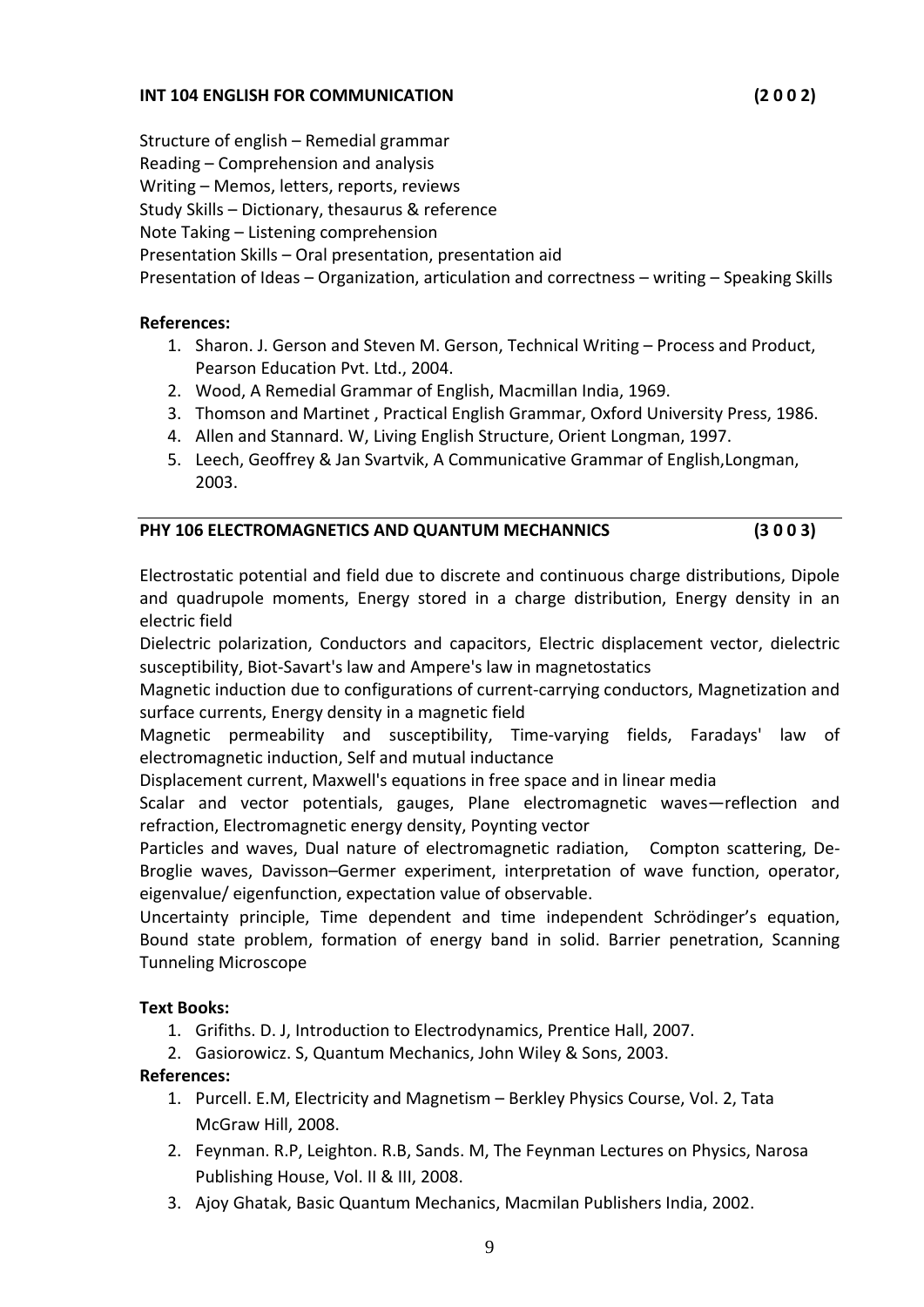4. Wichmann. E. H, Quantum Physics – Berkley Physics Course, Vol. 04, Tata McGraw Hill, 2008.

# **ELE 102P DIGITAL LOGIC DESIGN PRACTICE (0 0 3 2)**

Design and implementation of logic functions, combinational circuits (code converters, half & full adders, comparator, ripple carry adder, priority multiplexer) – Design of sequential circuits such as master‐slave JK flip‐flop, bidirectional shift register, bidirectional counter, sequence generator – Design of control circuit for general purpose register having parallel‐ in, parallel-out, serial-in, serial-out, shift left/right, rotate left/right, clear, increment, decrement facilities.

# **COM 104P OBJECT ORIENTED PROGRAMMING PRACTICE (0 0 3 2)**

Complex number arithmetic – addition, subtraction and multiplication operations – Data encapsulation ‐ Rational numbers arithmetic using encapsulation – fractions to be output in reduced form‐ Employee payroll generation – Encapsulation – Composition – Employee – Date class - Operator overloading – Complex number & rational number class – Overload +,– and \* operators - Polynomial arithmetic using operator overloading - University community hierarchy – Inheritance - Virtual functions – Shape hierarchy – Volume and area – Polymorphic behavior - Exception handling – Divide by 0, arrays out of bounds, memory exhaustion exception - Insertion and selection sort on (i) integer array (ii) strings - binary search over (i) integer array (ii) strings - array based implementation of list, stack and queue and operations ‐ function and class templates based linear ADT and operations

# **INT 105 ENGINEERING DRAWING (1 0 3 3)**

Introduction to engineering drawing and Computer Aided Drafting (CAD) – Dimensioning principles and conventional representations 

Construction of plane curves 

Coordinate systems – Projection of points, lines and planes

Projection of right regular solids – Section of solids

Systems of projections – Principles, conventions and applications of orthographic projection Principles, conventions and applications of isometric projection

Intersection of solids – Development of surfaces

# **Text Books:**

1. Narayana. K.L, and Kannaiah. P, Engineering Drawing, Charaotar Publ House, 1998.

2. Bhatt. N.D, Engineering Drawing, New Age International, 2007.

- **References:**
	- 1. Gopalakrishnan. K.R, Engineering Drawing, Subash Stores, 2002.
	- 2. Natarajan. K.V, A text book of Engineering Drawing, Classic Prints, 2000.

# **PHY 106P ELECTROMAGNETICS AND QUANTUM MECHANNICS PRACTICE (0 0 3 2)**

Practice session includes determination of the dielectric constant of a liquid and a solid from capacitance measurement using digital LCR, characteristics of PN Junction Diode, Plotting the graph showing the variation of magnetic field with distance along the axis of a circular coil carrying current, determination of the energy band gap of the material of the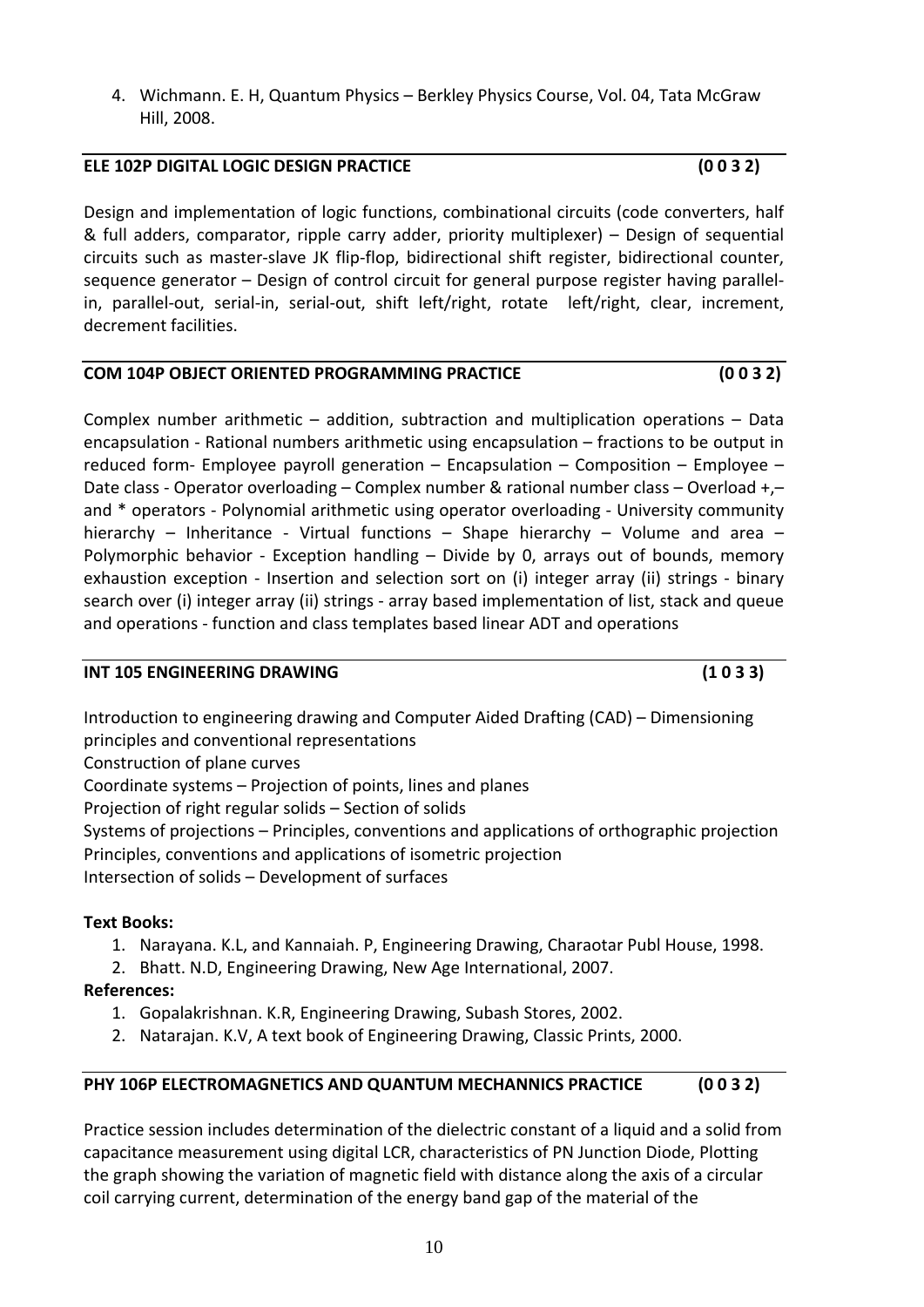thermistor, value of Planck's constant by photovoltaic effect, characteristics of a PNP junction transistor in common emitter configuration, Young's modulus of a half meter wooden scale using a strain gauge, thermal conductivity of a good conductor by Forbes' method, verification of the Stefan's Law, use the CRO for voltage and frequency measurements and study the waveshapes/Lissajous figures.

#### **COM 201 CONCEPTS IN COMPUTER ENGINEERING (2 0 0 2)**

Illustrations – Developments in computer engineering – hardware and software systems Brief introduction to embedded systems – Human computer interaction– Introduction to systems involving computer communications and safety critical systems, sensitive nature systems– Issues involved in electronics, software, human computer interface systems– Use of tools, systems, and the engineering dimension– Case studies from field situations and real time products will be used to illustrate the concepts

# **References:**

- 1. Arnold S. Berger, Berger, Embedded Systems Design, Elsevier Science & Technology Books, 2001.
- 2. David E Simmons, An Embedded Software Primer, Addison Wesley, 1999.
- 3. Neil Storey, Safety Critical Computer Systems, Addison Wesley, 1996.
- 4. Irv Englander, The Architecture of Computer Hardware and Systems Software: An Information Technology Approach, 3 Edn, Wiley, 2003.

# **INT 201 CONCEPTS IN ENGINEERING DESIGN (3 0 0 3)**

The purpose of this course is to introduce to the undergraduate student the fundamental principles of Engineering Design which is very important and relevant in the context of to‐ days engineering professionals. The course will be generic to all engineering disciplines and will not require specialized preparation or pre-requisites in any of the individual engineering disciplines. Case studies from field situations and real products will be used to illustrate these principles. Software support will be provided for self‐learning by students.

This course introduces the students to the following aspects of design. Philosophy of engineering design, Engineering design process Identification and analysis of needs Organization of design concept and design methods Considerations in engineering design Design decisions and development of design Case studies

# **Text Books:**

- 1. Otto. K and Wood, K, Product Design, Pearson Education, 2001.
- 2. Pahl. G and Beitz. G, Engineering Design, Springer, 1996.

# **Reference:**

1. Ullman. D. G, The Mechanical Design Process, Tata McGraw Hill, 1997.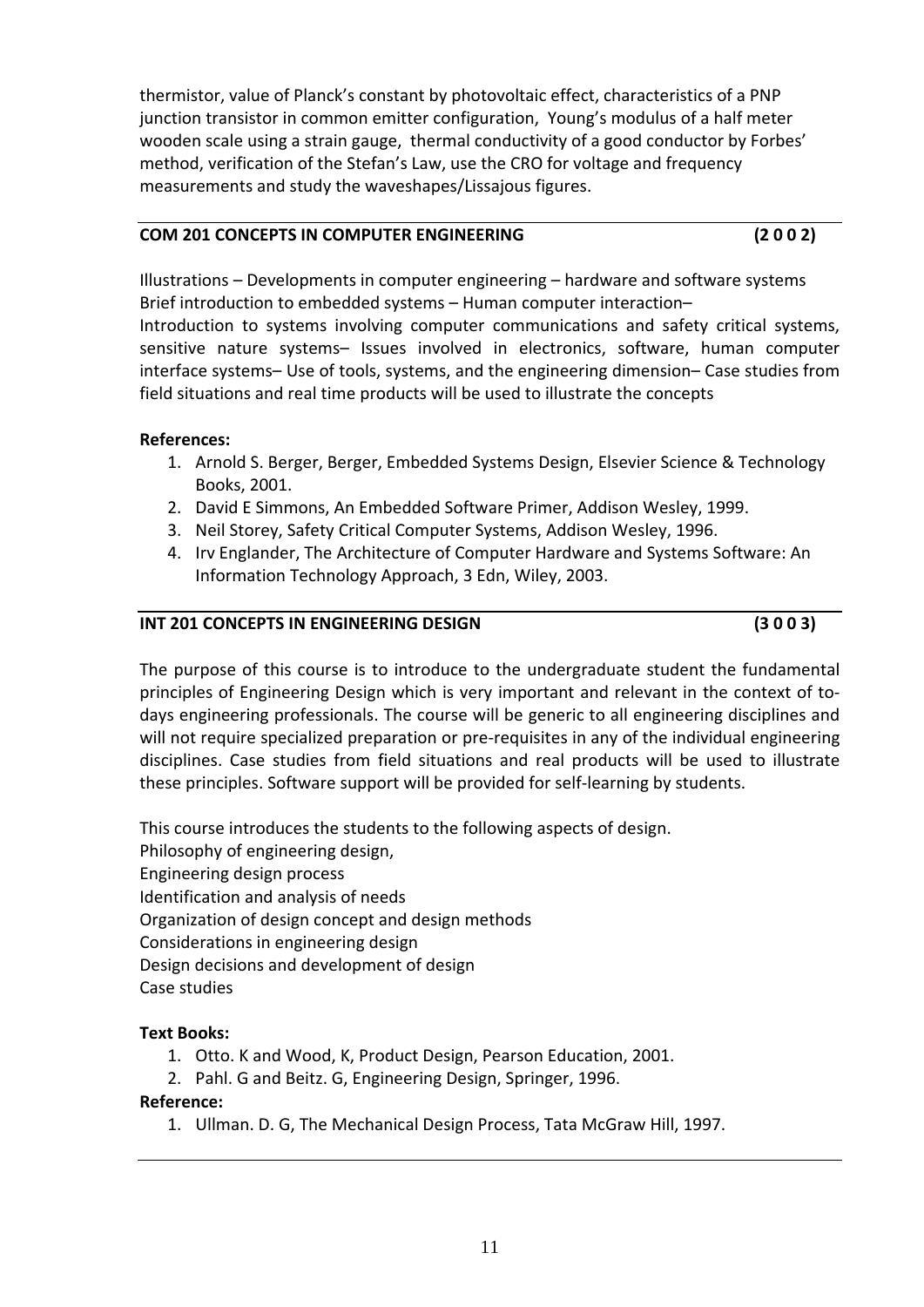#### **MAT 201 LINEAR ALGEBRA AND OPTIMIZATION (3 0 0 3)**

Vector spaces, subspaces, basis and dimension Linear transformation and their representation by matrices Rank of matrix – Eigenvalues, eigenvectors and diagonlization Systems of linear equations – Quadratic surfaces – Inner product spaces Orthonormal sets, Gram Schmidt orthogonalization process and its applications to the method of least squares and QR algorithm Introduction to optimization problems: nature of its solutions and algorithms

#### **Text Books:**

- 1. Strang. G, Introduction to Linear Algebra. Wellesley, MA: Wellesley‐Cambridge Press, 1993.
- 2. Curtis. C. G, Linear Algebra: An Introductory Approach, Springer, 1994.

#### **References:**

- 1. Krishnamurthy. V, Mainara. V. P and Arora. J. I, An Introduction to Linear Algebra, Affiliated East‐west Press, 1976.
- 2. Luenberger. D. G, Linear and Nonlinear Programming, Addison Wesley, 2003.
- 3. Belegundu. A. D and Chandrupatla. T. R, Optimization Concepts and Applications in Engineering, Pearson Education Asia, 2002.

#### **COM 202 DATA STRUCTURES AND ALGORITHMS (3 1 0 4)**

Need for data structures – Algorithms – Complexity analysis – Best, average and worst case complexities – Linear ADT's – Cursor, pointer based lists, stack, queues – Applications of lists, stacks and queues

Trees – Need – Terminologies – Binary trees – Implementation – Expression trees – Binary search trees – AVL trees – Splay trees – Tree traversals

Hashing – Hash function – Separate chaining – Open addressing – Priority queues – Binary heaps – Application of priority queues – Sorting – Heap – Shell – Merge – Quick sort – Bucket – External sorting

Graph algorithms – Representation – Topological sort – Shortest path algorithms – Unweighted – Dijskstra's Algorithm – Minimum spanning tree – Prims and Kruskal's algorithm

Algorithm design techniques – Divide & conquer – Dynamic programming – Backtracking – Applications

#### **Text Books:**

1. Mark Allen Weiss, Data Structures and Algorithm Analysis in C, 2 Edn, Pearson Education, 2002.

- 1. Cormen T.H, Leiserson C.E and Rivest R.L, Introduction to Algorithms, 2 Edn, Prentice Hall India, 2001.
- 2. Aho, Hopcroft and Ullmann, Data Structures & Algorithms, Addison Wesley, 1983.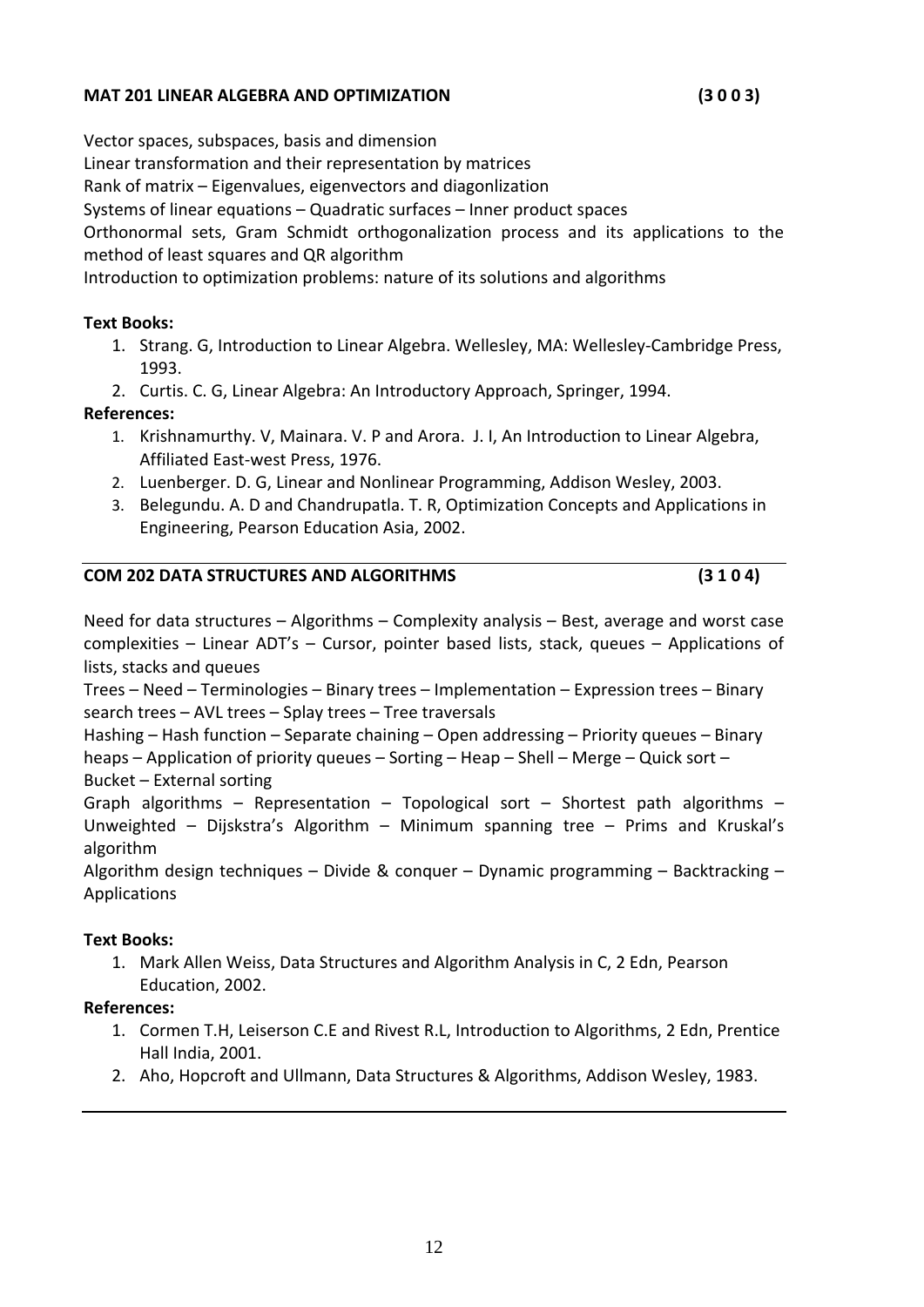#### **COM 203 INTRODUCTION TO COMPUTER ORGANIZATION (3 0 0 3)**

Introduction: function and structure of a computer, functional components of a computer, performance of a computer system

Representation of instructions: machine instructions, operands, addressing modes, instruction formats, instruction sets, instruction set architectures – CISC and RISC architectures

Processing unit: organization of a processor, registers, ALU, control unit, datapath in a CPU, instruction cycle, organization of a control unit – Hardwired control unit and microprogrammed control unit

Memory Unit: memory cells – SRAM cell and DRAM cell, internal organization of a memory chip, organization of a SRAM memory unit, organization of a DRAM based main memory unit, error detection and correction memories, cache memory

Input/Output Unit: access of I/O devices, I/O ports, I/O control mechanisms – Program controlled I/O. Interrupt controlled I/O and DMA controlled I/O; I/O interfaces – Serial port, parallel port, USB port, SCSI bus, PCI bus; I/O peripherals – Keyboard, display, secondary storage devices (Hard disks)

Pipelined processors – Pipelining, hazards – Structural, data and control hazards

#### **Text Book:**

1. Hamacher C, Vranesic Z and Zaky S, Computer Organizaton, Tata McGraw Hill, 2002. **References:**

- 1. Stallings W, Computer Organization and Architecture Designing for Performance, Prentice Hall, 2006.
- 2. Hayes J.P, Computer Architecture and Organization, Tata McGraw Hill, 1998.

#### **COM 202P DATA STRUCTURES AND ALGORITHMS PRACTICE (0 0 6 4)**

Pointer based implementation of list, stack and queue operations ‐ Application of linked lists – Polynomial manipulations ‐ Application of queues – first come first served scheduling simulation ‐ Representing sets using lists ‐ Expression conversion and evaluation using stacks ‐ Representation of LONG strings using queues ‐ Binary trees (including priority queues) ‐ Arrays, searching, sorting, binary search trees, Hashtables, arrays‐stripping punctuation marks from huge collection of text - words must be used to build the dictionary - Graphs – Dijkstra's shortest Path – Heap version - Longest common subsequence using dynamic programming.

# **COM 203P INTRODUCTION TO COMPUTER ORGANIZATION PRACTICE (0 0 6 4)**

The lab course is intended for giving exposure to assembly language programming in 80 x 86 assembly language. The students are expected to learn about the instruction set, addressing modes, assembly language syntax, assembler directives and assemble macros. Lab exercises will mainly involve writing the assembly language programs - Execution of assembly language programs: Single–step, break points, Accessing contents of registers, accessing contents of memory locations - Implementation of higher level language assignment statements with arithmetic expressions and logical expressions ‐ Implementation of control transfer statements: IF..THEN..ELSE and CASE statements ‐ Implementation of loop statements: FOR, WHILE, DO. WHILE - Subroutines/functions: Parameter passing using (a)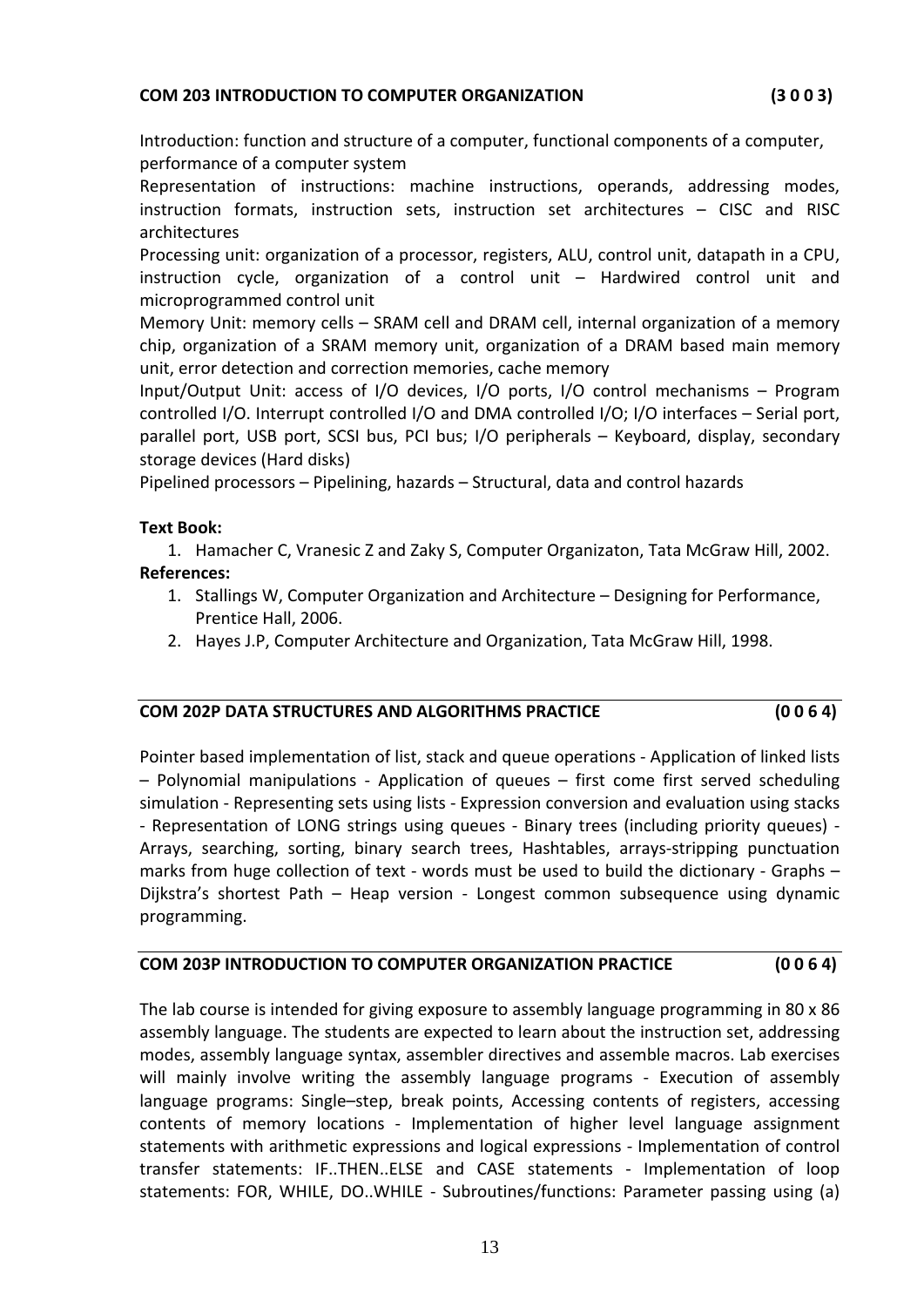registers and (b) memory locations ‐ Subroutines/Functions: Parameter passing using stack – Macros - Software interrupts - Operating system function calls - Interrupt service routines -Simple device drivers ‐ Assembly language programming in C language

# **ELE 209 SIGNALS AND LINEAR SYSTEMS (3 0 0 3)**

Fundamental concepts: Signals and systems, continuous–time and discrete–time signals, Sampling: Sample and hold, Interpolation, aliasing, Nyquist criterion

Basic system properties, Linearity, time invariance and causality; systems defined by differential/difference equations with constant coefficients, system modeling, discretization in time of differential equations, systems defined by time–varying or nonlinear equations Properties of Linear time invariant systems, Convolution Representation of Linear Time– Invariant Continuous–Time and Discrete–Time signals and Systems, Numerical Convolution, Linear Time–Varying Systems

Fourier analysis of continuous time and discrete–time signals and systems: Fourier series representation of continuous time and discrete time periodic signals, continuous time and Discrete time Fourier Transform, their properties, System Analysis via the DTFT and DFT Transfer function representation: Laplace Transform, Transfer Function Representation, Block Diagrams

Stability and the Impulse Response, Analysis of the Step Response, Frequency Response Function, Causal Filters, design of continuous time electric filters

Introduction to state variable concepts: State Model, Construction of State Models, Solution of State Equations, State Representations of Discrete–Time Systems, Discretization of State Model

# **Text Book:**

1. Oppenheim A.V, Willsky A.S and Nawab S.H, Signals & Systems, Prentice Hall, 1997. **Reference:**

1. Haykin. S and Van Veen. B, Signals and Systems, 2 Edn, Wiley, 2007,

| <b>MAT 203 PROBABILITY AND STATISTICS</b> | (3003) |
|-------------------------------------------|--------|
|                                           |        |

Introduction to probability – Probability measure and random processes

Conditional probability, independence and Baye's theorem

Discrete and continuous random variables; probability density function, concepts of mean, variance and moment generating function of a few standard discrete and continuous distributions: binomial, Poisson, exponential and normal

Central limit theorem and its implications for the normal distribution

Purpose and the nature of sampling; nature of estimates, point estimates and interval estimates

Maximum likelihood principle approach, least squares approach and confidence intervals Nature of hypothesis formulation, null and alternate hypotheses, testing hypotheses; criteria for acceptance of hypothesis t‐test, chi‐squared test

# **Text Book:**

1. J. S. Milton, J. C. Arnold, Introduction to Probability and Statistics, Tata McGraw Hill, 4 Edn, 2002.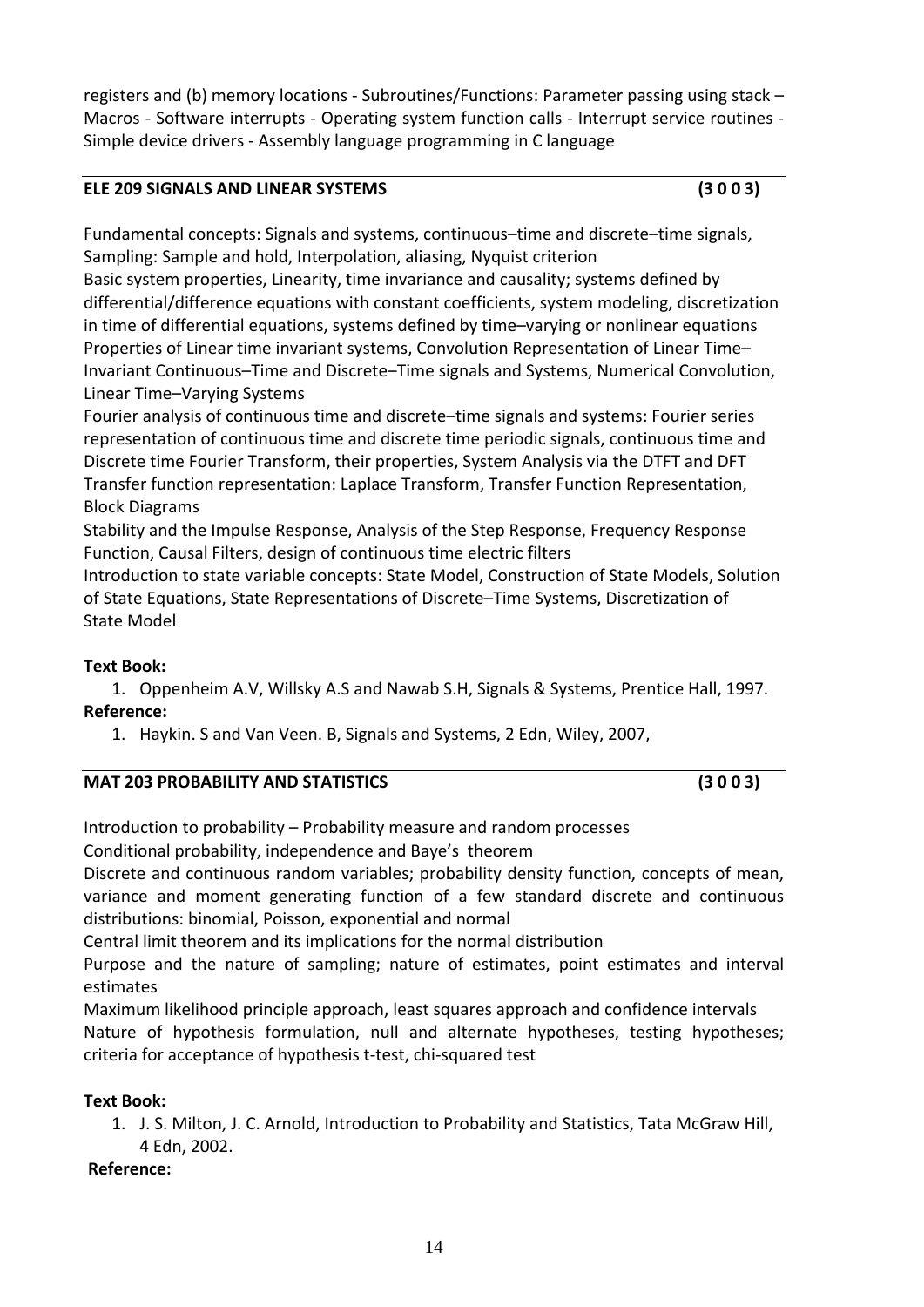1. Richard A Johnson, Miller and Freunds, Probability and Statistics for Engineers, Pearson Edu., 6 Edn, 2001.

#### **COM 204 COMPILER DESIGN (3 0 0 3)**

Introduction to phases of compiler – Grouping of phases – DFA – Lexical analysis – Token specifications

Parser – Context free grammar – Types of parsing – Top down and bottom up – Recursive descent – Predictive – Shift reduce – Operator precedence – LR, SLR and CLR, LALR parsers Intermediate code generation – Languages – Declaration – Assignment statements – Boolean expressions – Multiple selection statements – Back patching and procedure calls code generator design issues – Target machine – Runtime storage management – Basic blocks – Flow graphs – Next use information – Code generator case study – Directed acyclic graph representation of basic blocks – Peephole optimization technique Introduction to code optimization – Sources – Block optimization – Global data flow analysis –Language issues – Storage optimization & allocation strategies – Parameter Passing

# **Text Book:**

1. Alfred Aho, Ravi Sethi and Jeffrey D Ullman, Compilers Principles, Techniques and Tools, Pearson Education, 2003.

#### **References:**

- 1. Levine J.R, Mason T, Brown D, Lex & Yacc, OReilly Associates, 1992.
- 2. Allen I. Holub, Compiler Design in C, Prentice Hall, 2003.
- 3. Kamala Krithivasan and R Rama, Introduction to Formal Languages, Automata Theory and Computation, Pearson Education, 2009.

# **ELE 215 ELECTRONICS CIRCUITS (3 0 0 3)**

Device Models (diode, BJT, MOSFET); Small signal analysis of nonlinear circuits, small signal equivalent of diode, BJT, MOSFET Adding dc bias to ac signals–Concept of ac coupling Basic transistor Amplifiers, small signal and large signal (low frequency) characteristics, biasing the MOS and BJT amplifiers

Ideal OpAmp circuits, Inverting and non inverting configurations, integrator and differentiator

Practical OpAmp circuits, voltage followers, voltage comparators, Schmitt trigger Analog to digital and digital to analog conversions Introduction to digital simulators

# **Text Books:**

- 1. Boylestad R.L. and Nashelsky L., Electronic Devices and Circuit Theory Ninth Edition, Pearson Edition, 2006.
- 2. Gayakwad R., Op‐amps and Linear intergrated circuits, PHI,2004.

- 1. Clayton G. and Winder S., Operational Amplifiers, Newnes Publishers, 2003.
- 2. Schilling D. L. and Belove C., Electronic Circuits: Discrete and Integrated, Tata McGraw Hill, 2002.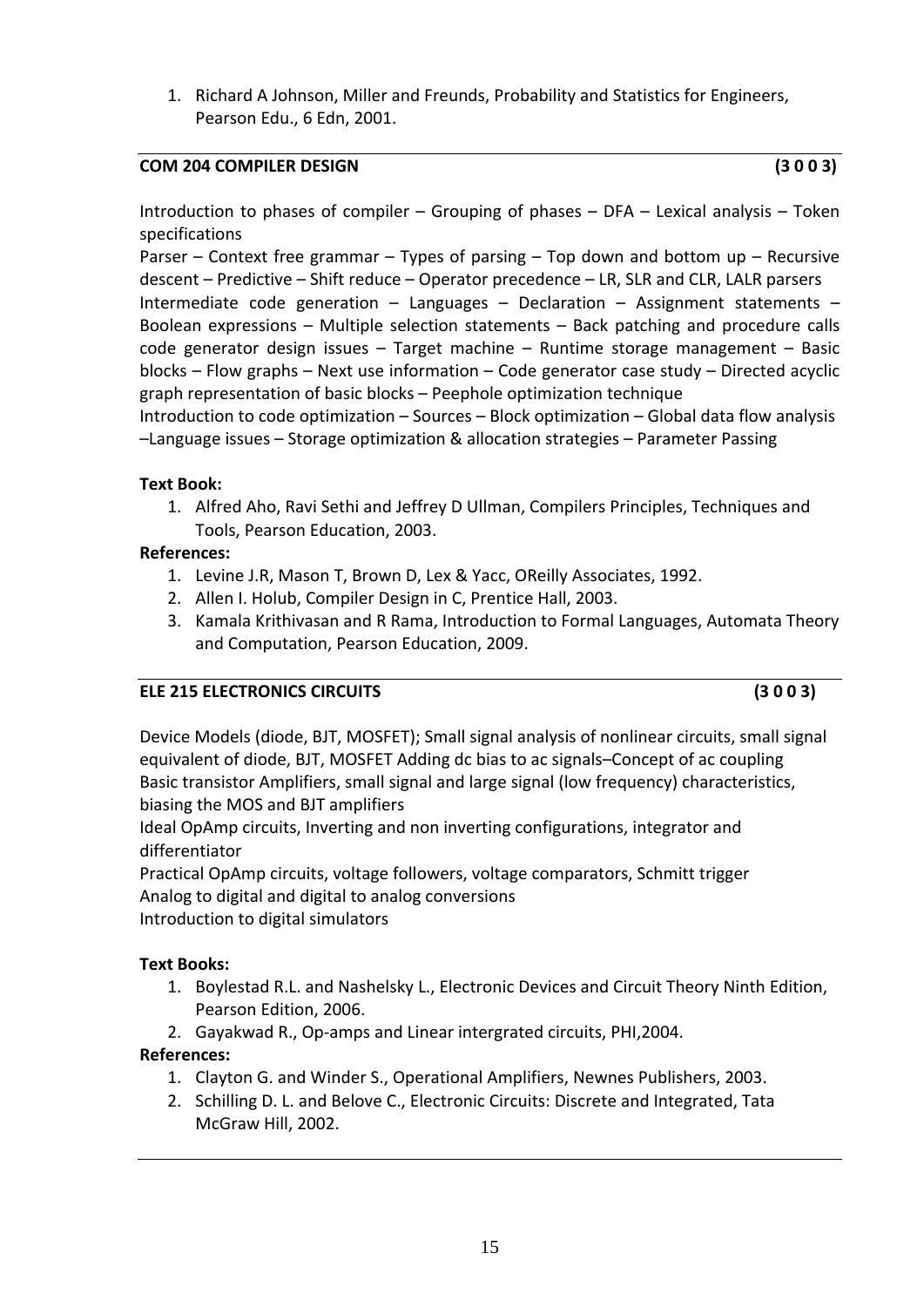# 16

#### **ELE 209P SIGNALS AND LINEAR SYSTEMS PRACTICE (0 0 3 2)**

Study of sampling and reconstruction, linear convolution, low‐pass and high‐pass filters ‐ Fourier series of continuous and discrete signals, Continuous time and discrete time Fourier transform ‐ Transfer function: step and impulse response, frequency response function, solution of state equations.

#### **COM 204P COMPILER DESIGN PRACTICE (0 0 3 2)**

Lexical analyzer implementation in C - Lexical analyser implementation using LEX tool -Recursive descent parser implementation in C for an expression grammar - YACC and LEX based implementation for an expressions grammar ‐ YACC implementation of a calculator that takes an expression with digits, + and \* and computes and prints its value - Front end implementation of a compiler that generates the three address code for a simple language-Back end implementation of a compiler which takes the three address code (output of previous exercise) and results in assembly language instructions ‐ Implementation of peephole optimization in C.

#### **ELE 215P ELECTRONICS CIRCUITS PRACTICE (0 0 3 2)**

Static characteristics of diodes, BJTs and FETs, rectifiers and filters, clipping and clamping circuits ‐ Biasing of BJTs and FETs, OpAmp circuits (inverting amplifier, voltage followers) ‐ Simulation examples using SPICE

#### **COM 301 OPERATING SYSTEMS (3 0 0 3)**

Introduction – Computer systems organization – OS structure – Operations – Process, memory, storage management – Distributed systems – System calls – System programs – Virtual machines – OS generation

Process management – Process concept – Scheduling – Inter process communication – Client

Server systems – Threads – Multithreads – Thread libraries – CPU scheduling – Process synchronization – Deadlocks

Memory management – Main memory – Swapping – Paging – Segmentation – Virtual Memory demand paging – Copy on write – Page replacement – Allocation of frames – Thrashing kernel memory

Storage management – File system interface – Directory structure – Mounting – Sharing – Protection

Mass storage – Disk structure – Attachment – Scheduling – Management – RAID – Stable storage

I/O Systems – Protection – Security – Distributed systems – File systems – Coordination

# **Text Book:**

1. Abraham Silberschatz, Peter Baer Galvin, Greg Gagne, Operating System Concepts, 6 Edn, John Wiley, 2002.

- 1. Andrew S Tanenbaum, Modern Operating Systems, Prentice Hall, 2001.
- 2. Stallings. W, Operating System: Internals and Design Principles, Prentice Hall, 2000.
- 3. Gary Nut, Operating Systems: A Modern Perspective, Addison Wesley, 2003.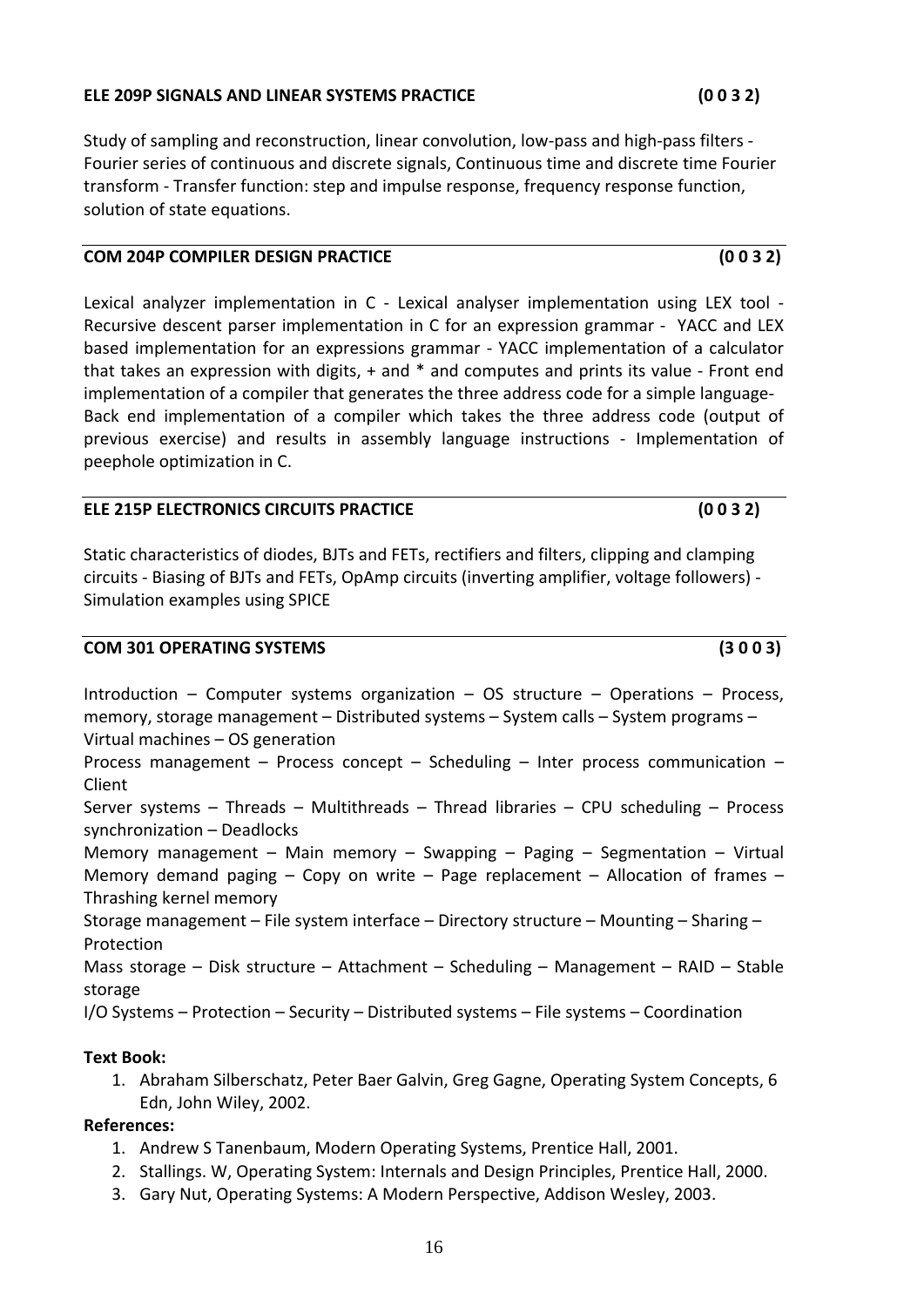#### **COM 302 COMPUTER NETWORKS (3 0 0 3)**

Network – Requirements – Network architecture – Implementing network software – Performance

Direct link networks – Encoding – Framing – Error detection – Reliable transmission – Ethernet – Token rings – Wireless

Packet switching – Forwarding – Bridges – Cell switching – Internetworking – Datagram forwarding – ARP – DHCP – Routing – Multicast

Protocols – UDP – TCP – Remote procedure call – Congestion control – Congestion avoidance – QoS

Presentation formatting – Data compression – Cryptographic algorithms – Security mechanisms – Firewalls – Name service and other applications

#### **Text Book:**

1. Larry L Peterson & B S Davie, Computer Networks A Systems Approach, 3 Edn, Morgan Kauffman Publishers, 2003.

#### **References:**

- 1. William Stallings, Data and Computer Communications, Pearson Education, 1999.
- 2. Tanenbaum. A. S, Computer Networks, 4 Edn, Prentice Hall, 1993.
- 3. Keshav , An Engineering Approach to Computer Networks, Addison Wesley,1998.

#### **INT 302 ECOLOGY AND ENVIRONMENT (2 0 0 2)**

Introduction to environment and ecology – Ecosystems – Principles concepts, components and function

Atmospheric, aquatic and terrestrial ecosystems – Biogeochemical cycles and limiting factor concepts –Impacts of natural and human activities on ecosystems

Environmental policies, acts and standards – Sustainable development and environmental impact assessment – Institutional frame work and procedures for EIA

Methods for impact identification‐matrices – Networks and Check lists – Environmental settings, indices and indicators

Prediction and assessment of the impacts on air, water, land, noise and biological environments – Assessment of impacts of the cultural, socioeconomic and ecosensitive environments

Mitigation measures, economic evaluation – Public participation and design making – Preparation of Environmental statement

- 1. Rubin. E. S, Introduction to Engineering and the Environment, McGraw Hill, 2000.
- 2. Masters. G. M., Introduction to Environmental Engineering & Science, Prentice Hall, 1997.
- 3. Henry. J. G, and Heike, G. W, Environmental Science & Engineering, Prentice Hall International, 1996.
- 4. Dhameja. S. K, Environmental Engineering and Management, S. K. Kataria and Sons, 1999.
- 5. Shyam Divan and Armin Rosancranz, Environmental Law and Policy in India, Cases, Materials and Statutes, Oxford University Press, 2001.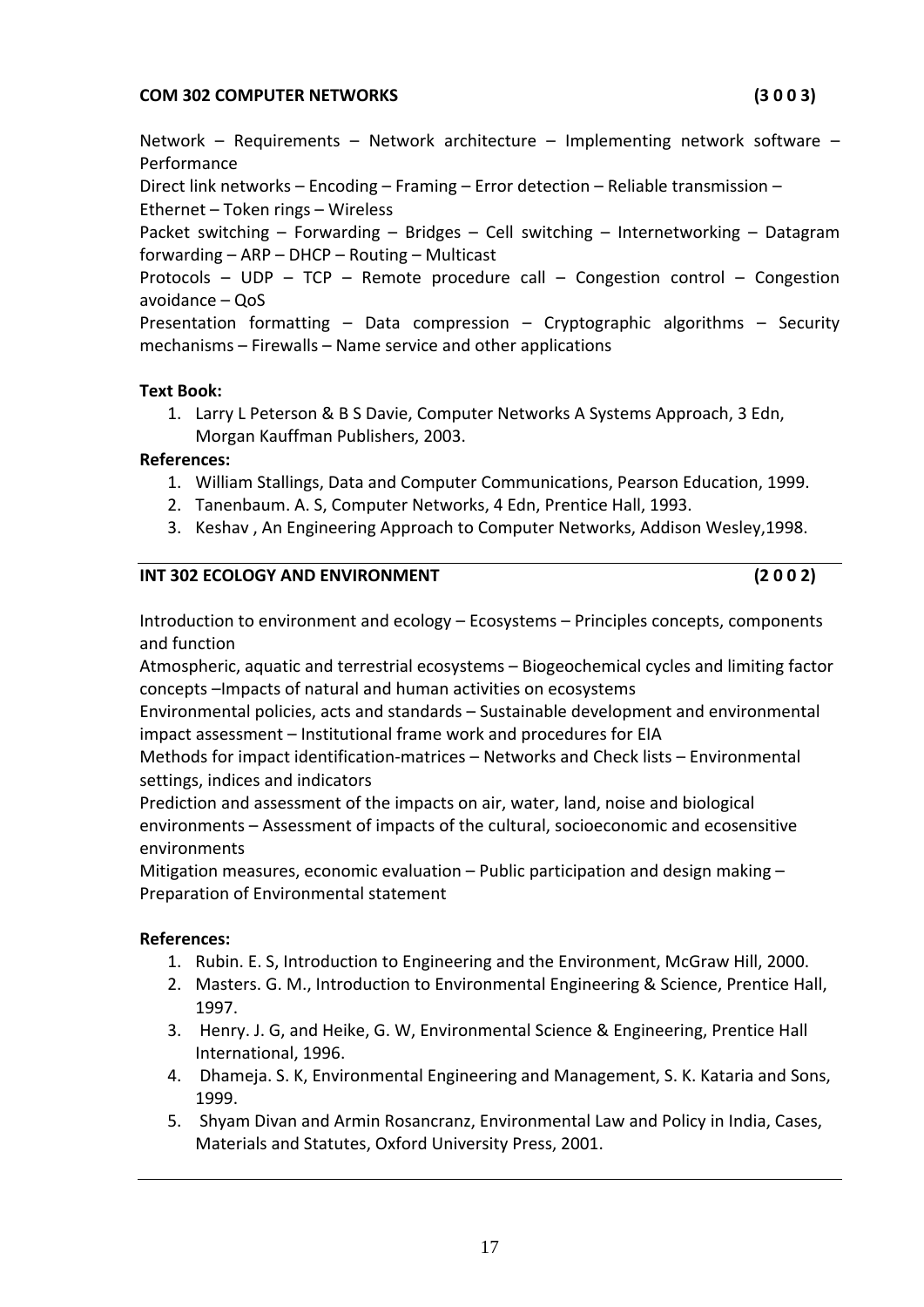# **ELE 309 ANALOG AND DIGITAL COMMUNICATION & SIGNAL PROCESSING (3 0 3 5)**

Analog communication systems: amplitude and angle modulation and demodulation systems, spectral analysis of these operations, superheterodyne receivers – elements of hardware, realizations of analog communication systems

Pulse Modulation: Transition from Analog to Digital Communications, Baseband Data Transmission, Digital Band–Pass Modulation Techniques

Digital modulation schemes– amplitude, phase and frequency shift keying schemes (ASK, PSK, FSK)

Random Signals and Noise, Noise in Analog and digital Communications, Inter signal Interference, band with consideration and probability of error calculations

Information theory entropy, data compression, channel capacity, Gaussian channel Coding theory, coding schemes, error correction codes

Application of DSP to speech, radar and image signal processing, Introduction to DSP architecture.

# **Text Books:**

1. Oppenheim. A, Schafer R. and Buck J., Discrete‐Time Signal Processing, Pearson Education, 2007.

2. Proakis. J.G and Salehi. M, Communications System Engineering, Prentice Hall, 1994. **References:**

- 1. Moher. M, An Introduction to Analog and Digital Communications, 2 Edn, Wiley, 2001.
- 2. Cover. T and Thomas. J, Elements of Information Theory, John Wiley & Sons, 2006.
- 3. Lathi B. P, Modern Digital and Analog Communication Systems, Oxford Press, 2008.

# **COM 301P OPERATING SYSTEMS PRACTICE (0 0 3 2)**

Implementation of scheduling algorithms – SRT, SJF, RR and priority in C ‐file allocation algorithms – Best, worst and first fit ‐ Bankers algorithm ‐ System calls in linux – System, memory and file information ‐ Processes and threads in linux. ‐ Readers writers problem ‐ Dining philosophers problem

# **COM 302P COMPUTER NETWORKS PRACTICE (0 0 3 2)**

Unix programming – Unix system calls – Network basics – Configuring a LAN, gateway ‐ Socket programming – Unix sockets – Ports, TCP/UDP – Basic echo and File server ‐ Performance evaluation ‐ Simulation of MAC protocols – stop and wait – go back n routing – IP address configuration – sub netting – Packet tracking and network intrusion detection ‐ Firewalls – IP tables – Configuration – Setup ‐ Computer network project

# **COM 303P SCRIPTING LANGUAGES – PERL AND PYTHON PRACTICE (1 0 3 3)**

Introduction to PERL – Scalar data – Numbers – Strings – Output with print – Control structures – User input – Chomp operator – Lists – Arrays – Indices – List literals – Interpolation subroutines Input output – Standard input – Diamond operator – Standard output – Formatted output File handles – Hashes – Regular expressions – Matching text processing with regular expressions – Control structures – Modules – File tests – Directory operations – Strings & sorting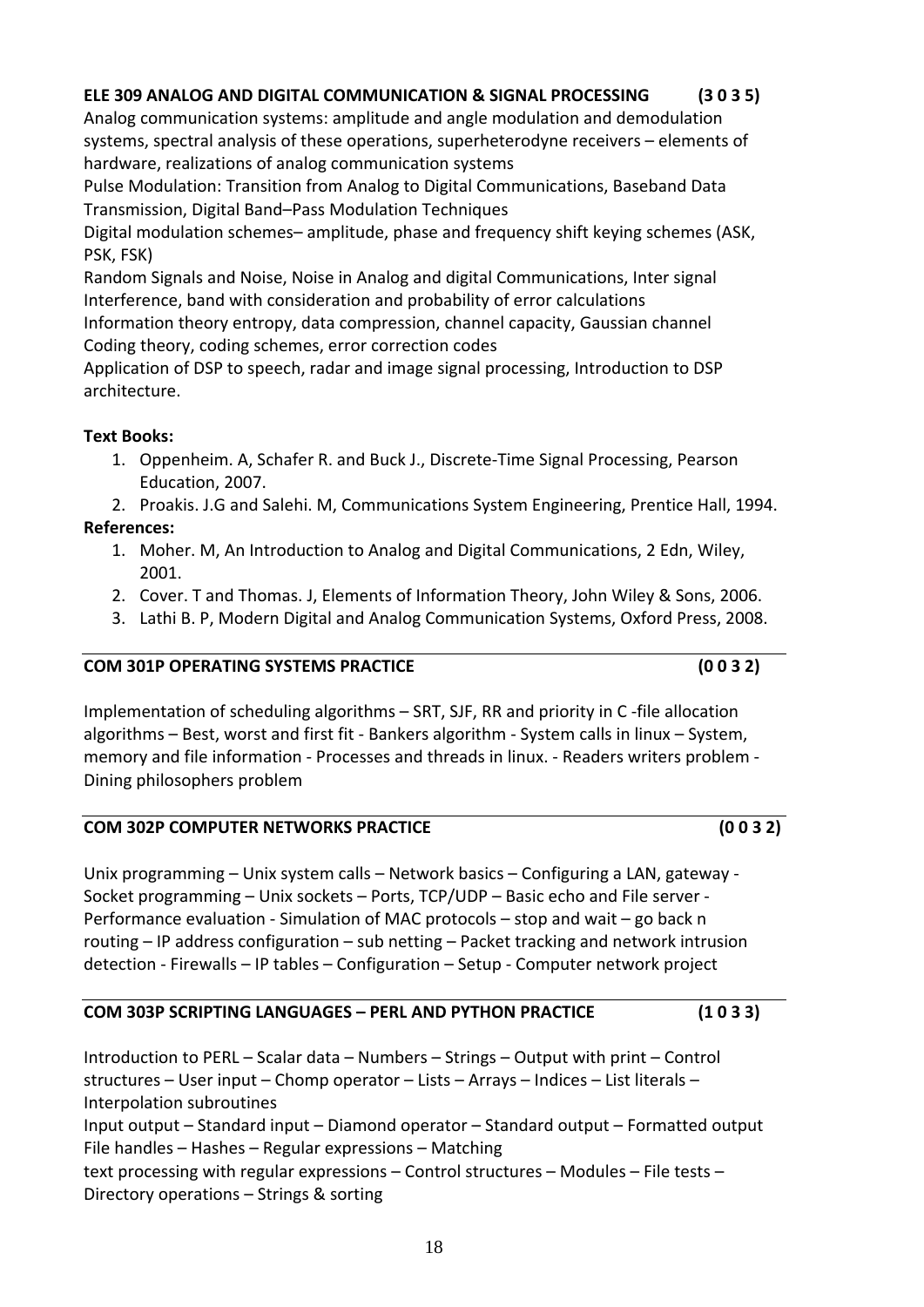Introduction to PYTHON – Object types – Strings – Lists – Dictionary – Tuples – Files – Numbers – Expressions operators

String literals – Lists & dictionary operations – Expressions – Control structures – Functions scopes & arguments – Modules – Class coding

Designing with classes – Exception handling – try – raise – assert statements – exception objects – Designing with exceptions

This is a practice only course and lectures will be covered as a part of the laboratory sessions.

Program to display a string with format options - Area and circumference of a circle given radius input ‐ String display as per user specified number of times ‐ Display a given input list of strings in (i) reverse (ii) alphabetical order ‐ Simulate working of CAT command in Linux in reverse order - Generate frequency of words in a given list of strings - Print each line that has a word capitalized in it but not all (in a collection of strings) - Display any line that ends with whitespace, those that end with a 'a' that is captured in memory and match three consecutive occurrences of contents of a variable ‐ Switch to a user specified directory and list hidden files in a directory in alphabetical order - Simulate the working of rm and mv command in Linux ‐ Report multiple occurrences of a given sub string in a given input string. Generate count, average, highest and lowest given a set of numbers as input ‐ Compute roots of a quadratic equation - Compute mean, median and mode given a collection of numbers using functions ‐ Simulate the working of directory listing with options such as l, a, etc ‐ Exception handling

# **Text Books:**

- 1. Randal L Schwartz, Learning PERL, 3 Edn, Oreilly, 2001.
- 2. Mark Lutz, Learning PYTHON, 3 Edn, Oreilly, 2007.

# **References:**

- 1. Deitel P.J and Deitel H.M, PERL How To Program , Prentice Hall,2001.
- 2. Deitel P.J and Deitel H.M, PYHON How To Program, Prentice Hall, 2002.

# **ELE 309P ANALOG AND DIGITAL COMMUNICATION & SIGNAL PROCESSING PRACTICE (0 0 3 2)**

Sampling a given sinusoid a different sampling rates (lower, equal, greater than Nyquist rate) and observing the spectra. Study of noisy sinusoids and their spectra ‐ Convolution and correlation ‐ Quantization of sum/convolution of damped sinusoids using PCM/mu–law or A–law for a given number of bits ‐ DPCM, Delta Modulation ‐ Correlation of two image, Computing 2–D Fourier transform of images, Median, mean filter images using a running mean, median filter.

# **COM 304 COMPUTER ARCHITECTURE (3 0 0 3)**

Fundamentals of computer design: Classes of computers, trends in technology, measurement of performance of a computer system, current issues in design of functional components of a computer system – Processor unit, memory unit, and secondary storage unit; Hardware/software tradeoff in computer design

Fundamentals of processor design: Instruction set processor design, exploitation of instruction level parallelism, processor micro architecture, performance of a processor

Pipelined processor architecture: Fundamentals of pipelining, arithmetic pipeline design – Carry look ahead adder, Wallace tree multiplier, Floating–point adder/subtractor;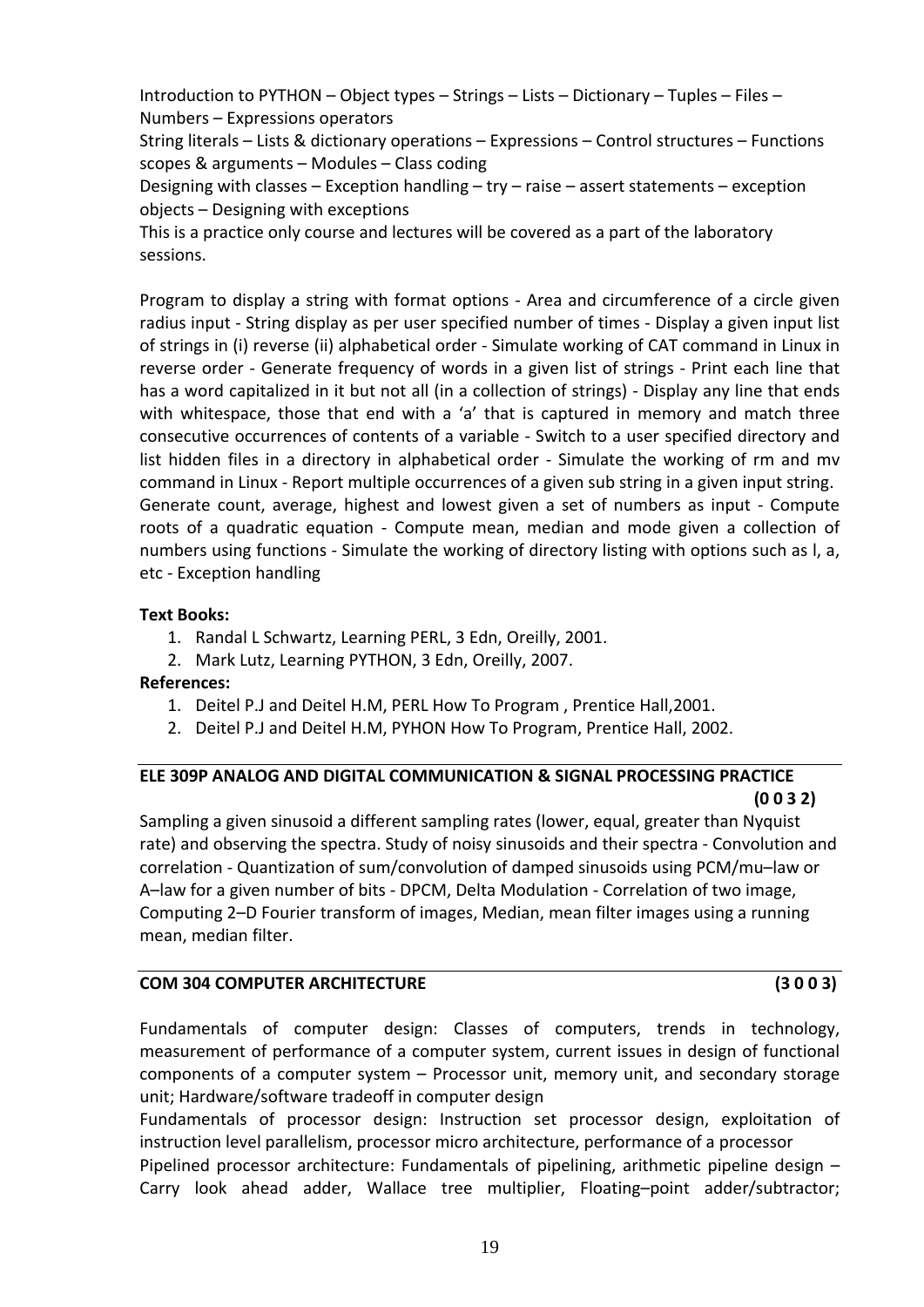Instruction pipeline design; Balancing pipeline stages; Stalls in a pipeline; Methods for reductions of stalls in a pipelined processor

Superscalar processor architecture: Limitations of scalar pipelines, superscalar pipelines, dynamic exploitation of instruction–Level parallelism, register dataflow techniques, memory dataflow techniques, Instruction flow techniques, case studies of superscalar processors

Advanced processor architectures: Multithreaded processors, multi core processors, reconfigurable instruction set processors

Storage system architectures: RAID architecture, storage area networks, Network attached storage

Large computer system architectures: Symmetric multiprocessor systems – Shared memory systems and shared bus architectures; cache coherency protocols – MESI protocol and coherence in multi–level cache systems; Internetwork architectures – Directory protocol for cache coherence

# **Text Books:**

- 1. Shen J.P and Lipasti M.H, Modern Processor Design Fundamentals of Superscalar Processors, Tata McGraw Hill, 2003.
- 2. Hennessy J.H and Patterson D.A, Computer Architecture A Quantitative Approach, Morgan Kaufmann, 2003.

# **COE 305 SOFTWARE ENGINEERING (3 0 0 3)**

History and overview – Software processes – Software requirements & specifications Software design – Software testing & validation – Software evaluation Software tools & environments – Language translation Software project management & fault tolerance Database management systems – History & overview – Data modeling – Relational databases design – Database query languages – Physical database design Relational algebra – Relational calculus – Relational operations – Tuple relational calculus Domain relational calculus Transaction processing concepts – Serializability and recoverability – Concurrency control techniques – Locking techniques – Timestamp

# **Text Books:**

- 1. Ramez Elamsri and Shamkant B Navathe, Fundamentals of Database Systems, 4 Edn, Addison Wesley, 2003.
- 2. Roger S Pressman, Software Engineering A practitioners Approach, Tata McGraw Hill, 2005.

# **References:**

- 1. Pankaj Jalote, An Integrated Approach to Software Engineering, 3 Edn, Narosa Publishers, 2005
- 2. Jeff Ullmann and Jennifer Widom, A First Course in Database Systems, 3 Edn, Prentice Hall, 1997

# **ELE 311 VLSI DESIGN (3 0 0 3)**

NMOS, PMOS Enhancement transistor, Threshold voltage, Body effect, MOS DC equations, channel length modulation, Mobility variation, MOS models, small signal AC characteristics.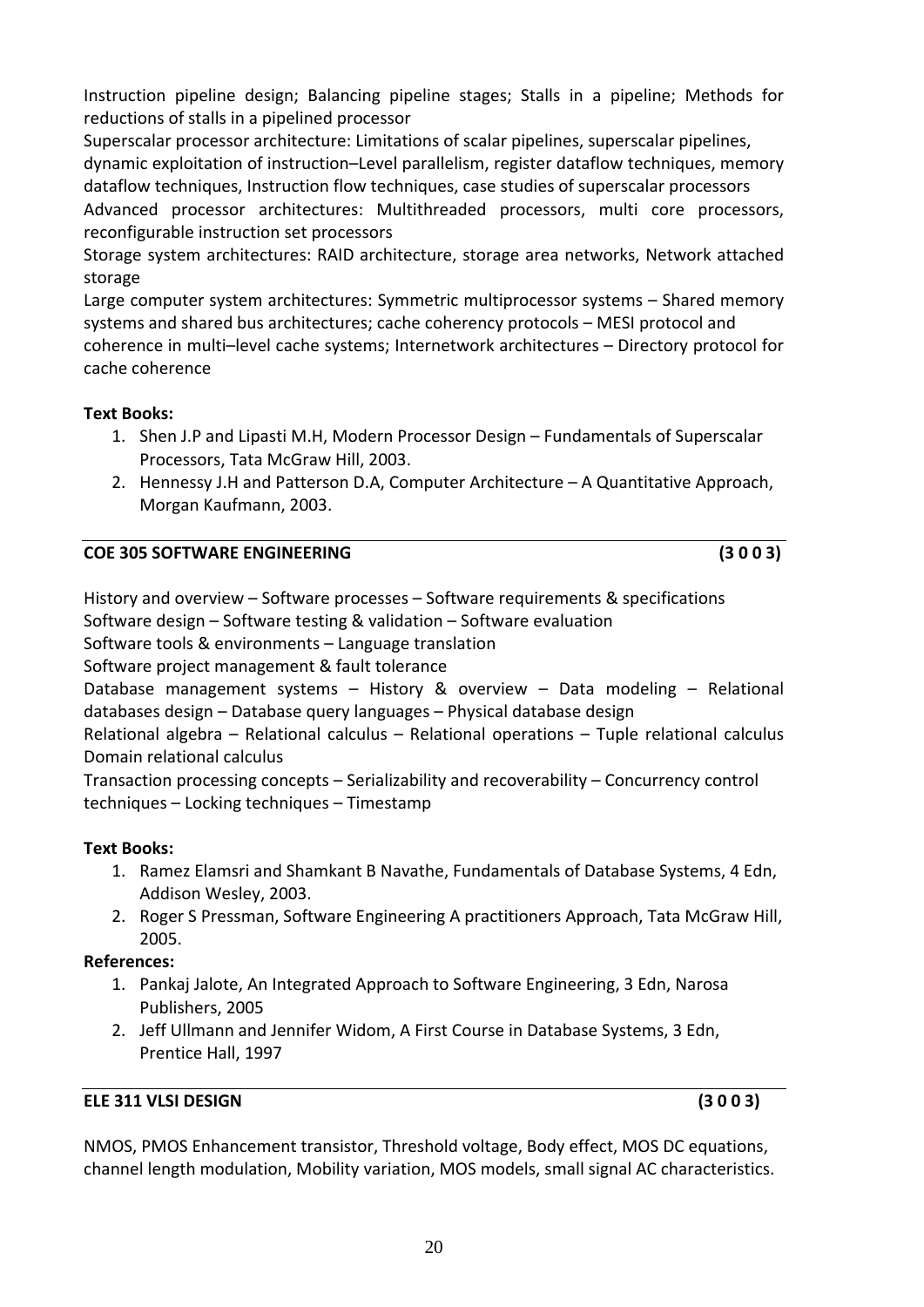Complementary CMOS inverter DC characteristics, Noise Margin, Rise time, fall time, power dissipation, transmission gate, tristate inverter.

Restoring and non restoring logic design and optimization of basic gates. NMOS and CMOS logic design of adders. Transmission gates, latches, Muxes.

Static and dynamic logic , design with overlapping and non overlapping clock.

Layout design rules, physical design: basic concepts, CAD tool sets, physical design of logic gates: Inverter, NAND, NOR, Design Hierarchies.

Basic Concepts of VLSI Design flow, identifiers, gate primitives, value set, ports, gate delays, structural gate level and switch level modeling, Field Programmable Gate Array structure.

Design hierarchies, Behavioral and Data flow modeling; Structural gate level description of different digital entities.

CMOS chip design options: Full custom ASICs, Std. Cell based ASICs, Gate Array based ASICs Channelled, Channelless and structured GA, Programmable logic structures;

# **Text Books:**

- 1. Weste & Eshraghian: Principles of CMOS VLSI design, 2 Edn, Addison Wesley, 1993.
- 2. Zwolinski Mark, Digital System Design with VHDL, PHI, 2003.

# **References:**

- 1. Samir Palnitkar; Verilog HDL ‐ Guide to Digital design and synthesis, 3 Edn, Pearson Education, 2003.
- 2. Geiger R. L., Allen, P. E. and Strader, N. R., VLSI Design Techniques for Analog and Digital Circuits, McGraw‐Hill, 1990.
- 3. Wolf W., Modern VLSI Design, Pearson Education, 1997.

# **INT 303 PRODUCT DESIGN AND PRACTICE (0 0 3 3)**

This is an interdisciplinary team‐based product design course. The concept of the course is to provide a broad hands‐on learning experience in interdisciplinary fields of Engineering and exposure to the context of a "real" product design problems. In this course students will design a product by following the systematic product design process.

A team consist of students from different discipline will choose their own product and while designing, students will consider many issues like market opportunities, formal requirements and constraints, the environment in which the product will be used, product look and feel; technical legitimacy, and manufacturing considerations for the products.

During the course student will learn and put into practice Teaming, Project Management, Product Realization, Ethical and other skills practiced by product developers in industry. Throughout the semester, the student teams have several opportunities to present their progress to their fellow students and faculty.

# **COM 304P COMPUTER ARCHITECTURE PRACTICE (0 0 6 4)**

The lab course is intended to give exposure to the design of different functional components of a computer system using verilog and development kits such as simple scalar Introduction to digital design with verilog - verilog: Gate-level modeling and dataflow modeling - verilog: Behavioral modeling - Logic synthesis with verilog - Design of a 16-bit carry look ahead adder - Design of 8-bit signed integer multiplier using Wallace tree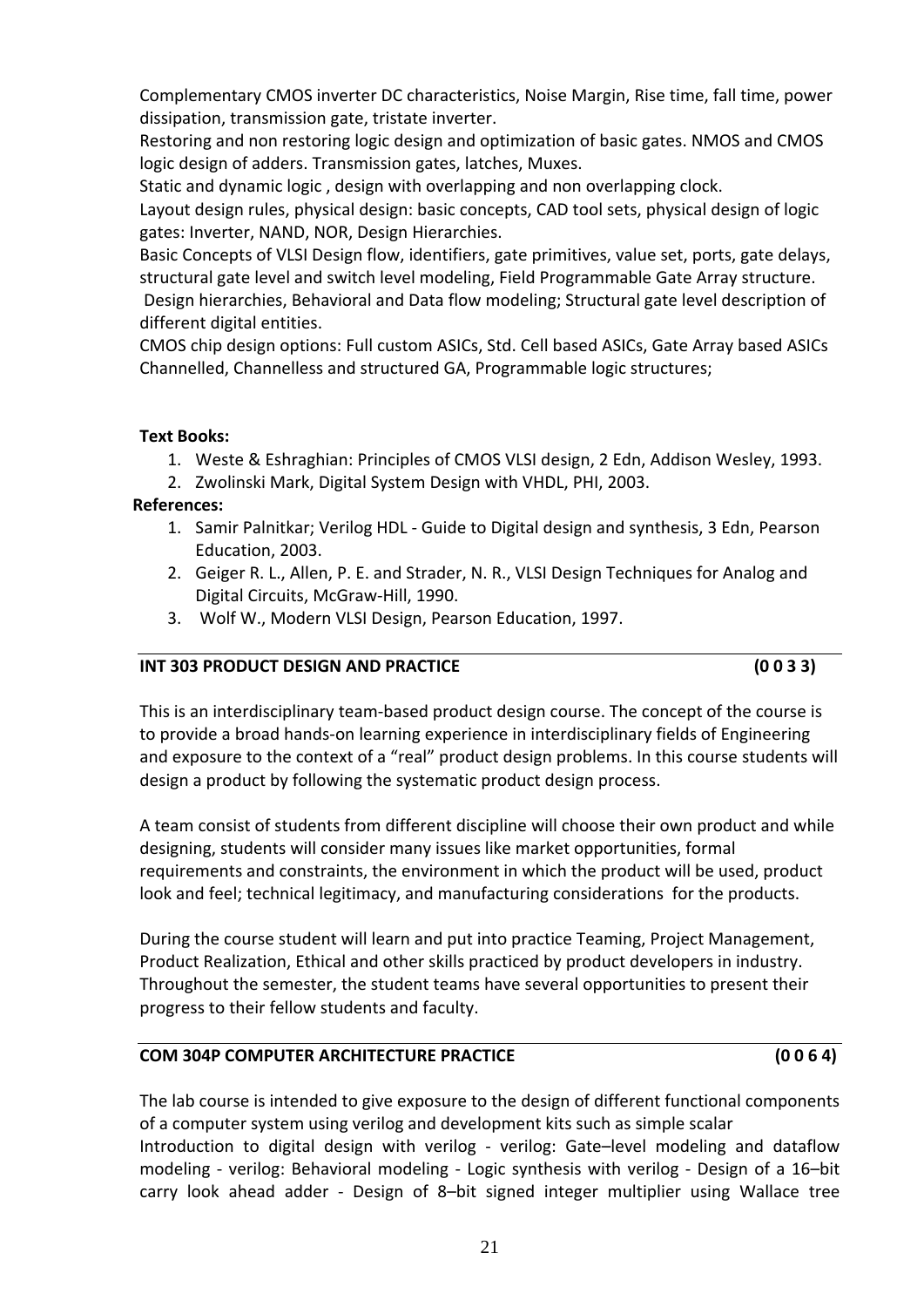multiplier ‐ Design of single precision floating–point adder/subtractor ‐ Design of a register file with 2 read ports and 1 write port - Design of direct mapped cache - Design of 2-way set–associative cache - Study of superscalar processor architecture using Simple Scalar -Reconfiguring the processor architecture using simple scalar

#### **COE 305P SOFTWARE ENGINEERING PRACTICE (0 0 3 2)**

Software life cycle analysis and evaluation for the application of library information system Use case diagrams – Activity diagrams – Sequence diagrams ‐ Test plan, validation testing, coverage analysis, test case hierarchy development - Data Definition - Manipulation -Control language commands in RDBMS ‐ Cursors and triggers ‐ Procedures and functions – Embedded SQL ‐ Database design – ER model and normalization ‐ Design and implementation of library information system ‐ Software engineering project

# **ELE 311P VLSI DESIGN PRACTICE (0 0 3 2)**

Analog and digital circuit simulation using SPICE ‐ Design of static and dynamic digital circuits and timing simulation with IRSIM/ Modelsim ‐ Use of the layout tool MAGIC for analog and digital integrated circuits ‐ Design of simple digital systems using HDL/ FPGA‐ Design of pipelined and super scalar processor.

# **COM 401 SIMULATION AND MODELING (3 0 0 3)**

Introduction to modeling and simulation – System analysis – Classification of systems – System theory basics & its relation to simulation – Model classification: conceptual, abstract, and simulation models – Heterogeneous models – Methodology of model building simulation systems and languages, means for model and experiment description – Principles of simulation system design – Parallel process modeling – Using petri nets and finite automata in simulation

Models of queuing systems – Discrete simulation models – Model time, simulation experiment control – Continuous systems modeling – Overview of numerical methods used for continuous simulation – System Dymola / Modelica – Combined simulation – The role of simulation in digital systems design

Special model classes, models of heterogeneous systems – Cellular automata and simulation checking model validity, verification of models – Analysis of simulation results – Simulation results visualization – Interactive simulation – Design and control of simulation experiments – Model optimization

Generating, transformation, and testing of pseudorandom numbers – Stochastic models – Monte Carlo method – Overview of commonly used simulation systems

# **Text Books:**

- 1. Fishwick. P, Simulation Model Design and Execution, PrenticeHall, 1995.
- 2. Law. A and Kelton.D, Simulation Modelling and Analysis, Tata McGraw Hill, 1991. **References:**

1. Ross. S, Simulation, Academic Press, 2002.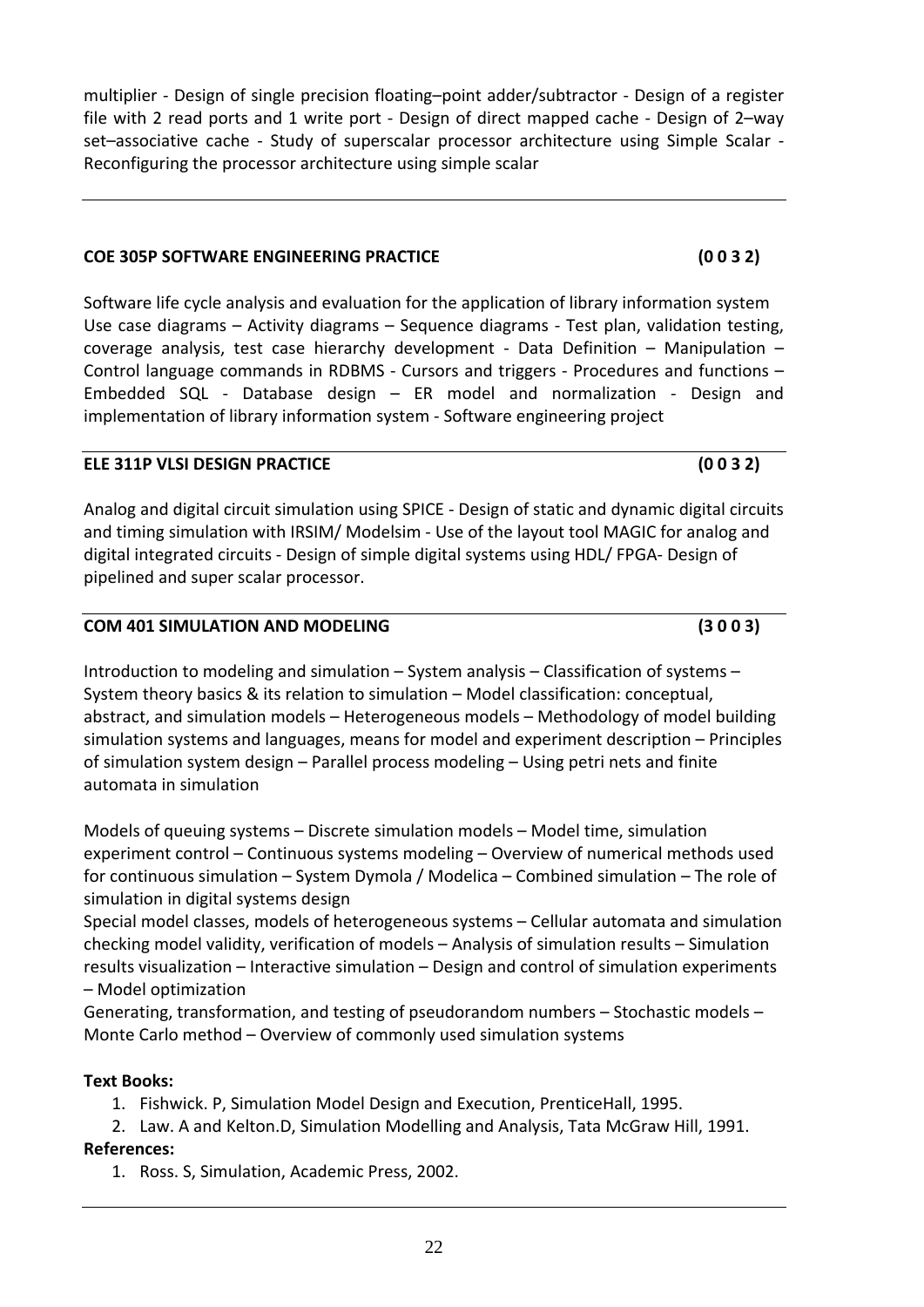#### **ELE 401 EMBEDDED SYSTEMS (3 0 0 3)**

Introduction to Embedded Systems: standalone vs specialized – Elements of embedded controllers such as A/D converters, PWM circuits and timers.

Implementation of embedded controllers: computer architecture, logic, timing, loading, protocols, and software.

Design of embedded digital systems: microcontrollers, embedded programs, real–time operating systems.

Design methodologies, hardware–software codesign, hardware modeling and computer– aided design, prototyping with FPGAs.

#### **Text Books:**

- 1. Vahid. F and Givargis. T, Embedded System Design A unified hardware/ software introduction, John Wiley, 2002.
- 2. Valvano Jonathan W., Embedded Microcomputer Systems A real time interfacing, Cengage Learning, 2007.

#### **References:**

- 1. Heath. S, Embedded Systems Design, Ed.2, Elsevier India, 2007.
- 2. Labrosse Jean. J, Embedded System Building Blocks : Complete and Ready to use modules in C, 2 Edn, Complete and Ready to use Modules in C, Elsevier, 1999.

#### **MAN 401 PROFESSIONAL ETHICS (2 0 0 2)**

Concepts of profession and highlights its difference from occupation or job The vital role of ethics in professional

The importance of ethical codes in professional and the prerequisites of an ethical professional

The nature of engineering ethics

The value of ethical practices in engineering and the virtues of an ethical engineer

#### **References:**

- 1. Velasquez. M. G, Business Ethics and Cases, 5 Edn, Prentice Hall, 2002.
- 2. Harris. *et al.,* Engineering Ethics: Concepts and Cases, Belmont Wadsworth, 1995.
- 3. Sekha. R.C, Ethical Choices in Business Response, Sage Publication, 2002.
- 4. Mike Martin and Roland Schinzinger, Ethics in Engineering, McGraw Hill, 1996.
- 5. Fleddermann. C. D, Engineering Ethics, Prentice Hall, 1999.

# **COM 401P SIMULATION AND MODELING PRACTICE (0 0 3 2)**

Curve fitting – Solving non linear equations using graphical method ‐ Continuous system modeling ‐ Solving differential equations and system of differential equations ‐ Discrete system modeling – Implementation of finite state automata in C – Design DFA to recognize identifier, valid integer and float representations in C - Parallel process modeling -Implementation of petrinets in C – Application of petrinets ‐ Implementation of cellular automata in C and its application ‐ Pseudo random number generation ‐ Continuous simulation using Dymola system ‐ Case studies of discrete and continuous simulation using SIMULINK/MATLAB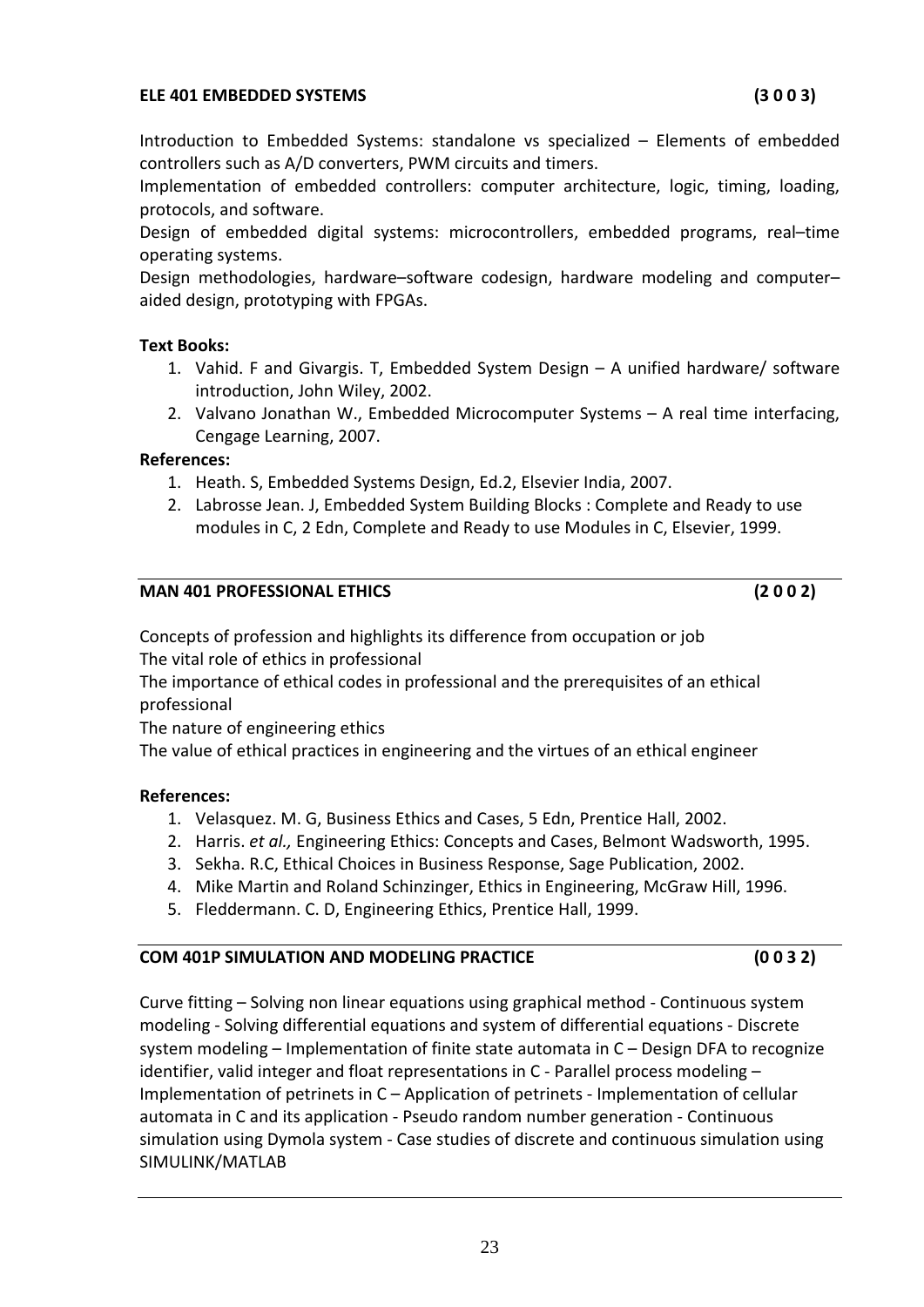#### **ELE 401P EMBEDDED SYSTEMS PRACTICE (0 0 3 2)**

Economic concepts – Utility, value, cost, consumers – Supply and demand

Engineering and uncertainty –Engineering processes – Strategies, Proposals, Decision

Costs: Initial, maintenance, fixed, variable, and marginal costs

Interest rates: Simple and compound interest

Money value – Past, present, and future values

Cash flow – Present and future worth – Payback periods

# **Text Books:**

1. Shim. J. K and Siegel. J. G, Financial Management, Schaum's Outline Series, 2009.

2. Barathwal. R. R, Engineering Economics, McGraw Hill, 1997.

# **References:**

Programming with ATMEL AVR series microcontrollers, Embedding RTOS in ATMega32 ‐ Analog and digital sensor interfacing, serial communication interface, DC/ stepper motor control - Preparation of embedded Linux system, Use of RT-Linux, measurement of interrupt latency in RTOS - Waveform generation with integrated timers, Digital-toanalog/analog–to–digital conversion ‐ Building an embedded Linux system, Boot embedded Linux on remote system

#### **COE 402 HUMAN COMPUTER INTERACTION (3 0 0 3)**

The human – Input output channels – Human memory – Reasoning and problem solving emotions – Individual differences – Psychology and design of interactive systems The computer – Text entry devices – Positioning, pointing and drawing – display devices – Devices for virtual reality and 3D interaction – Physical controls and Sensors for special devices – Printing and Scanning – Memory – Processing and networks The Interaction – Models of interaction – Frameworks and HCI – Ergonomics – Interaction styles – Elements of the WIMP interface – Interactivity – The context of interaction Paradigms for interaction – Interaction design basics – The process of design – User focus – Scenarios – Navigation design – Screen design and Layout – Interaction and Prototyping HCI in the software process  $-$  The software life cycle  $-$  Usability engineering  $-$  Interactive design and prototyping – Design rationale – Design rules – Principles to support usability standards – Guidelines – Golden rules and heuristics – HCI patterns Implementation support – Elements of windowing systems – Programming the applications using tool kits – Evaluation techniques – Evaluation through expert analysis – through user participation

Universal Design – principles – multi model interaction – designing for diversity

# **Text Books:**

1. Alan Dix, Janet Finlay, Abowd. G and Beale. R, Human Computer Interaction, Prentice Hall, 2004.

# **References:**

making

1. David Benyon, Preece. J, Rogers. Y and Sharp. H, Human Computer Interaction, Addison Wesley, 1994.

# **MAN 404 FINANCE MANAGEMENT (3 0 0 3)**